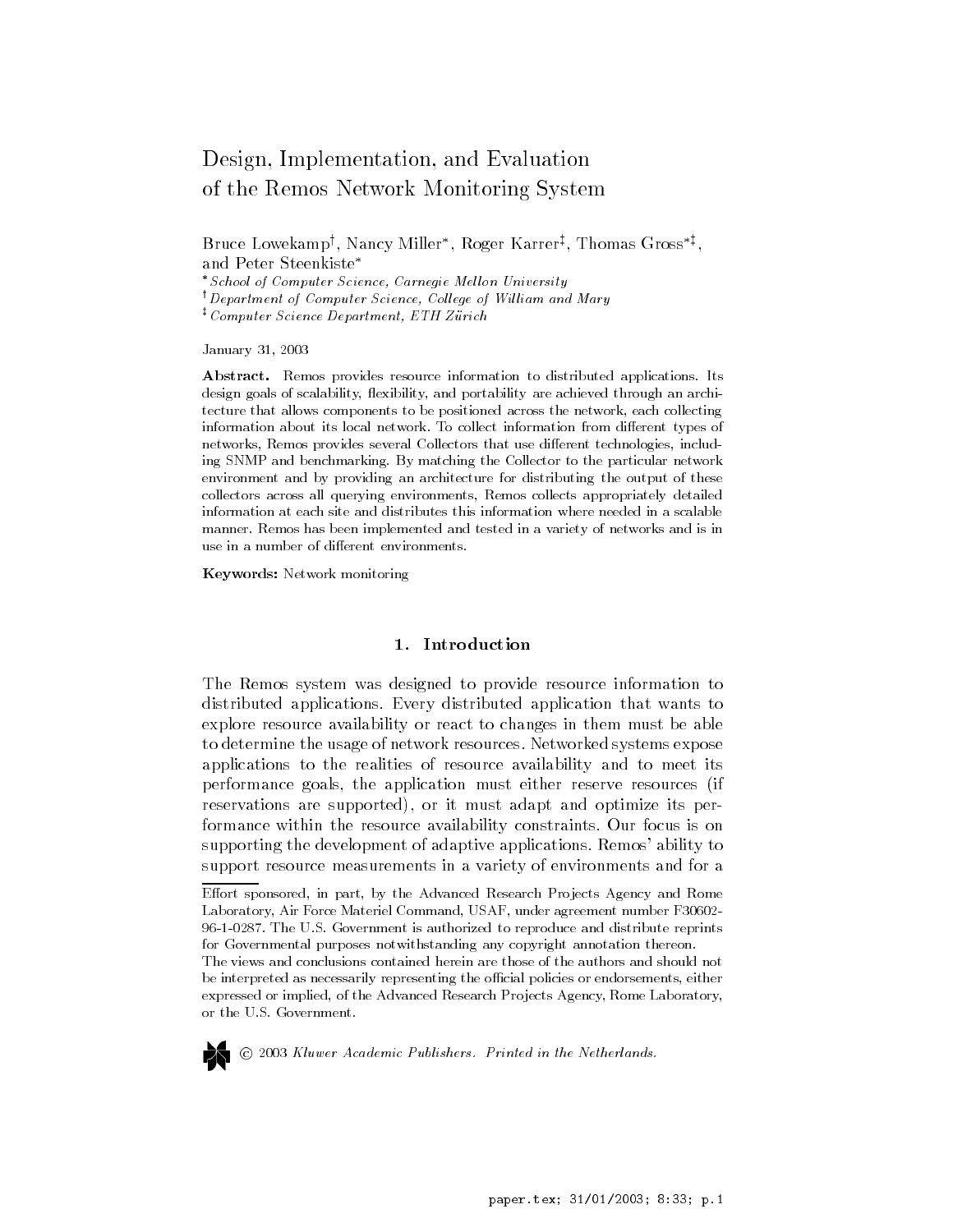## $\mathbf{B}$ . Lowekamp et. al.

variety of applications makes it an appropriate measurement tool for Grid environments.

The Remos system serves as a foundation for a range of application specific approaches to dealing with network resources and their changes. These approaches are beyond the scope of Remos- Instead Remos aims to provide resource measurements across a wide range of net work architectures environments and implementations-increases and implementations-increases and implementationsinformation about network resources can be used by applications to implement applicationspecic adaptation mechanisms- Our experience shows that Remos is especially useful for applications that must make explicit configuration decisions, such as selecting a server from a set of candidates, selecting a set of compute nodes with certain connectivity properties or deciding between local or remote execution- For simpler scenarios, such as two nodes exchanging data, there are often cheaper solutions e-g-p-monitor their theories are not constructed and the control of the second control of the control of the control of the control of the control of the control of the control of the control of the control of th

In order to support resource measurement in different network environments and for diverse applications the Remos system must address a number of con icting priorities to be of practical use- Before we present the architecture and implementation of Remos let us brie y review our design ob jectives and their challenges

- Scalability: Resource monitoring in distributed systems necessarily involves many machines, a large network infrastructure, and many  $\mathbf{M}$ users-should scale with both the size well with both the size well with both the size well with both the size  $\mathbf{M}$ of the infrastructure and of the user population-
- Usability: The users of the collected information are application as so person as a construction of the control of the second control of the second control of the second control them with the information they need, without swamping them with unnecessary details.
- Flexibility: The system should be able to support the requirements of di erent users- For example synchronous multiprocessing real time video, and bulk data transfer have distinctly different bandwidth, latency, and loss requirements, and require that information across different timescales.
- Portability: Network technology continues to develop at a fast pace-contract below the integration of the integration of new t networking technologies or new measurement techniques- As a consequence, the Remos design must isolate those parts where modifications are likely (many parts that interact with the base networking technology) and ensure portability to the clients by a stable API.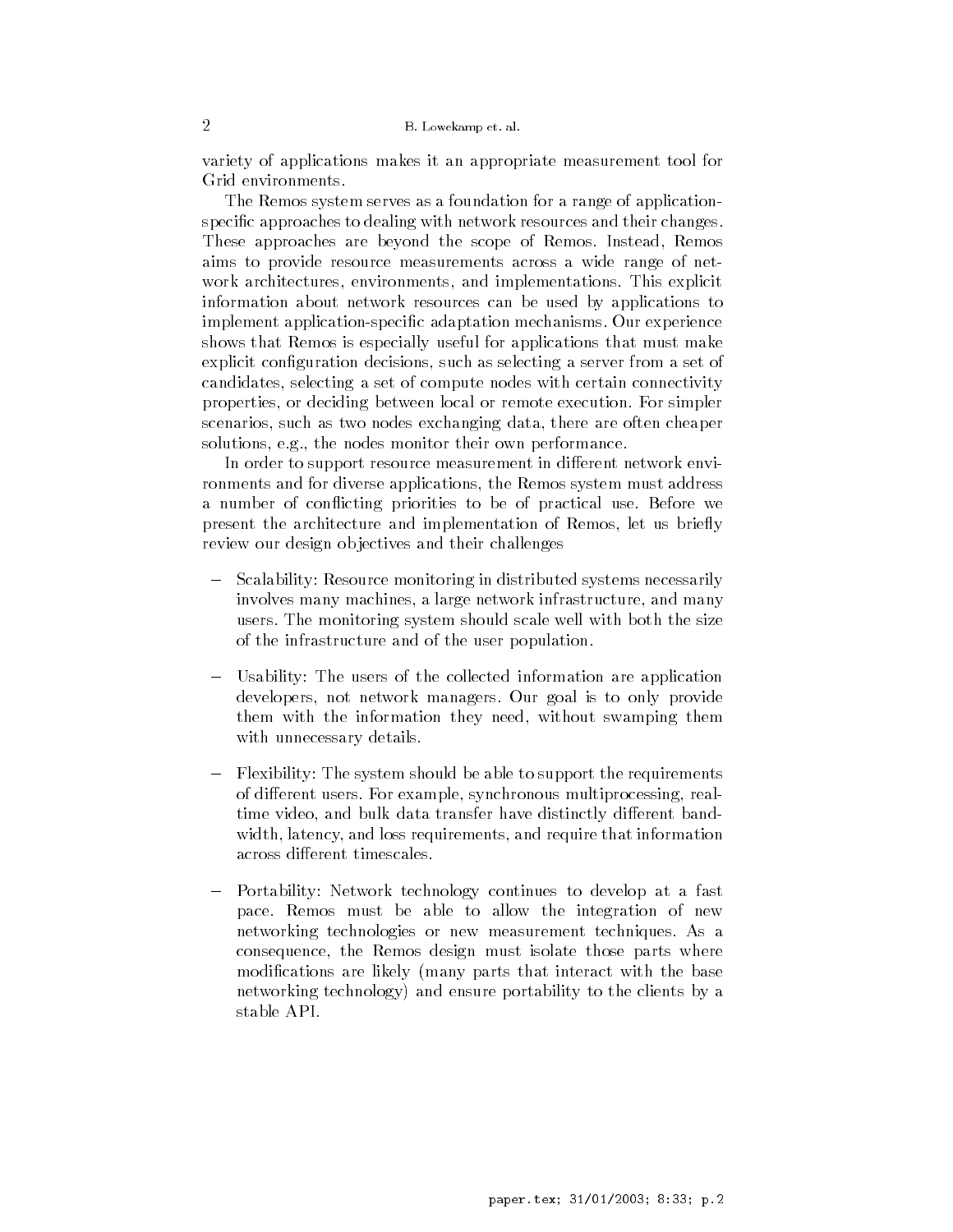- Robustness: The system must degrade gracefully under load (both on the network and on the resource measurement system).
- Cost-effectiveness: The measurement system should not perturb the measured system to the point that the measurements are meaningless, who introduces show as a low as possible-possible-

Remos has been used on a regular basis by several groups: the Aura Project (CMU), QuO (BBN), the HiPer-D Testbed (NSWC and S/TDC), CACTUS (University of Arizona), Rainbow (CMU), and the Desiderata Pro ject Ohio University- These pro jects are quite diverse both with respect to the networks they use and their application infor mation along the position along the portability and moments, dimension is in part based on interactions with these users-

This paper describes how the design of Remos addresses the above challenges- In Section we describe the general architecture of Remos-Section 3 describes the techniques used by Remos to implement the terms of the Grid Monitoring Architecture proposed by the Global Grid Forum- Section evaluates how the design and implementation of Remos meet the original design goals- Finally Section discusses the lessons learned in the development of Remos as well as issues that require further work-

## 2. Architecture

An overview of the Remos architecture is presented in Figure - The Remos architecture divides its services between *Collectors*, *Modelers*, and I remotered Into Remote it is exposed to applications in the Remote implemented only in the Modeler- The isolation and the delegation of tasks as well as the API allows considerable exibility in varying the design of the other components.

From most applications' perspective, networks are diverse, complex, shared, heterogeneous black boxes that serve to move data between two points- the goal of Remove is to open up the black box for distribution applications to make appropriate decisions based on the network's caparameters and resource usage-book, and in however the indicated the state of  $\sim$ providing detailed information about a network to an application- Too little information may not allow a complex application to accurately predict the performance advantages or disadvantages of various options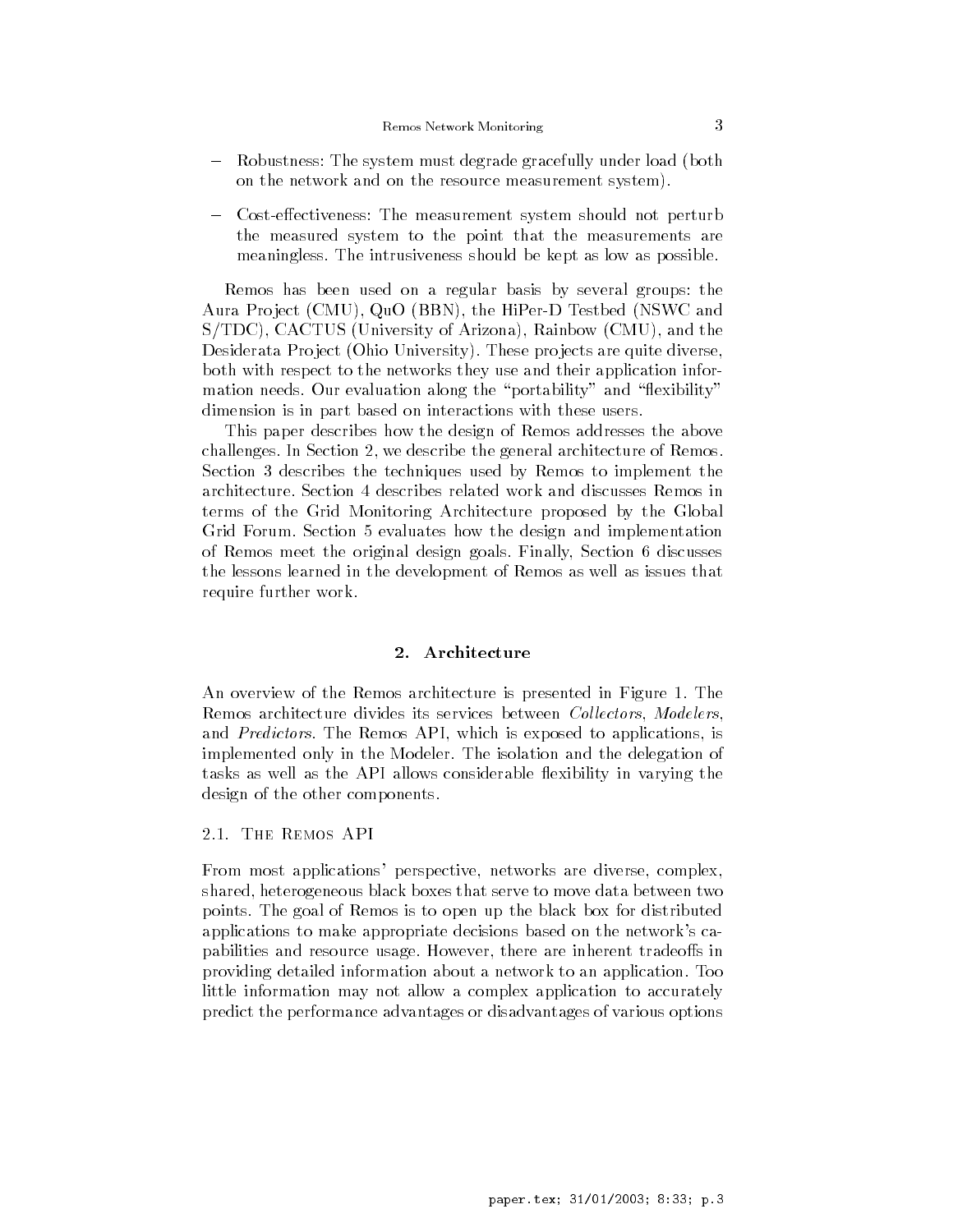B Lowekamp et al



Figure 1. Overview of the components in the Remos architecture.

for data placement communication patterns or algorithms- On the other hand, too much information can make simple questions, such as locating and estimating the bottleneck bandwidth between two hosts difficult or impossible for an application programmer to answer without learning many complex details of network behavior- The question for the Remos API, then, is determining the proper level of abstraction for representing network information to the application-

Because we neither wished to sacrifice information detail or the ease of developing applications, we developed two fundamentally different ways for applications to access the data available through Remos shown in Figure 2. First, *flow-based queries* are used when the application itself is fairly simple, or wants to evaluate the performance a particular communication pattern will receive from the network-  $\mathbf{r}_i$ based queries require a standardized description of a communication pattern to be used by the application-was standardization-was and the applicationduces information loss, but if the application's communication needs are simple, distribution be minimal-description and standard descriptions. is then passed to the network layer, which is free to use whatever network-specific knowledge it has to respond to the query.

own contract the complete  $\mu$  and form the form  $\mu$ 

```
public anta eentominto/penniitoms tiyed tioms.
                        SetOfFlows variable-
flowsSetOfFlows flow-
queriesint flags, double age);
```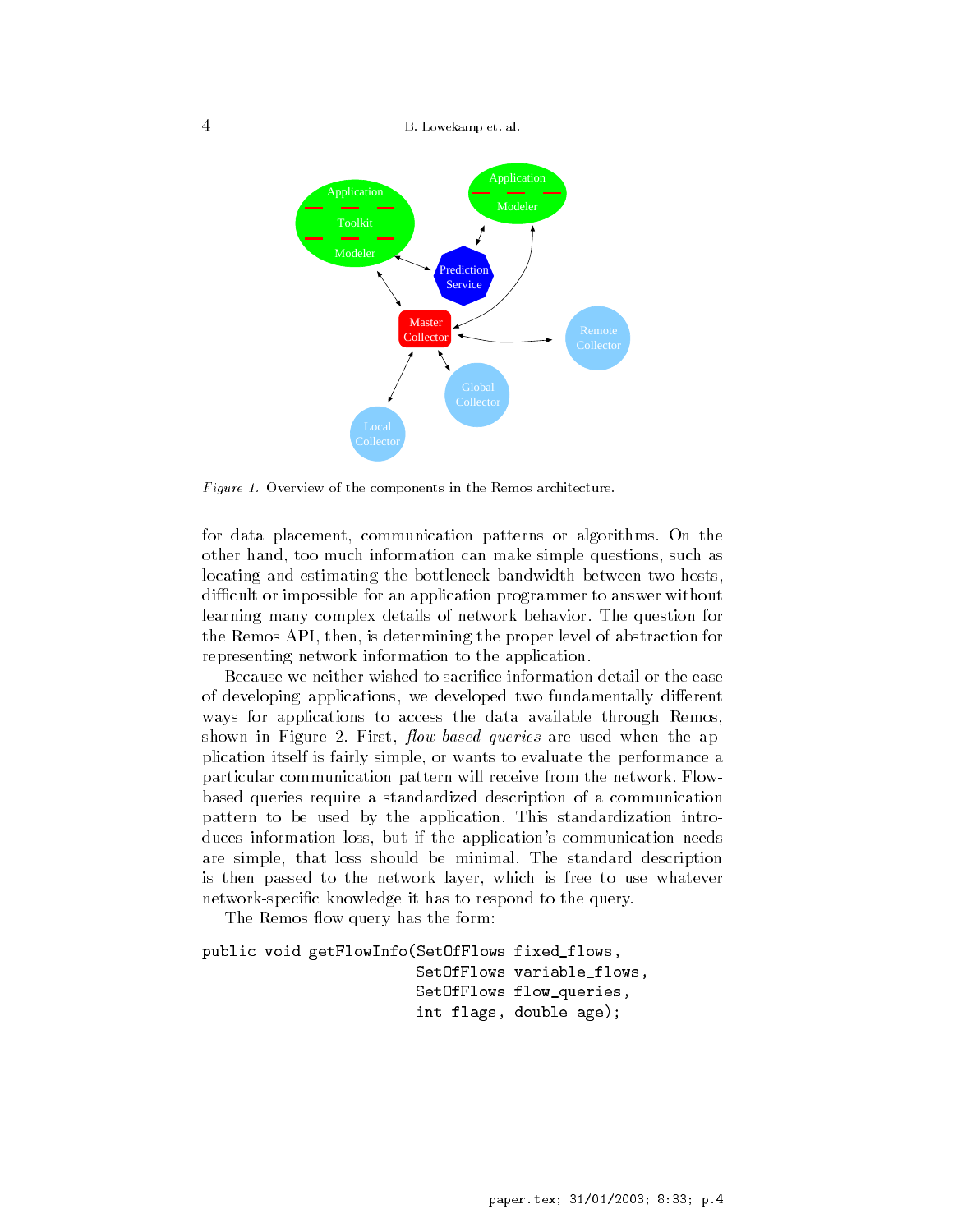

Figure 2. The two query abstractions supported by the Remos API are illustrated here. As each query passes through the abstraction layer between the application and network levels, information is lost. A user should select the best query for an application by evaluating the complexities of the application's adaptation options and whether any unusual network support might be available that is not reflected in the standardized topology description

where **fixed from the set of the set of set of** the set of the must must have the set of be met-tax in one cannot be met, an exception is thrown, **variable flows** is a set of ows whose rate can be adjusted- If some or all requested ow rates cannot be a momentum and rates of the annotation of the best of the a reduced proportionally and the information in each Flow structure is up aweed weeds and give momentum are no week of he when the are up aweed with the remaining bandwidth available on each path after the previous two classes have been mittle mathematically in flow is considered to the second second second second second second second second second second second second second second second second second second second second second se independently-dependently-dependently-dependently-dependently-dependently-dependently-dependently-dependentlypowerful interface for expressing the behavior of a variety of application types and to use the same interface for a wide range of queries-

The second type of query is the topology query- The topology query is useful for the opposite problem, when an application is rather complex, and its options for network utilization are too complex or would take too many separate owqueries to evaluate- In the topology query the network's representation, including topology, link capacity, and utilization is passed to the application in a standardized formatprocess introduces information loss but it enables applications to make decisions such as task placement without incurring exponential costs-

The topology interface is much simpler than the interface for ow queries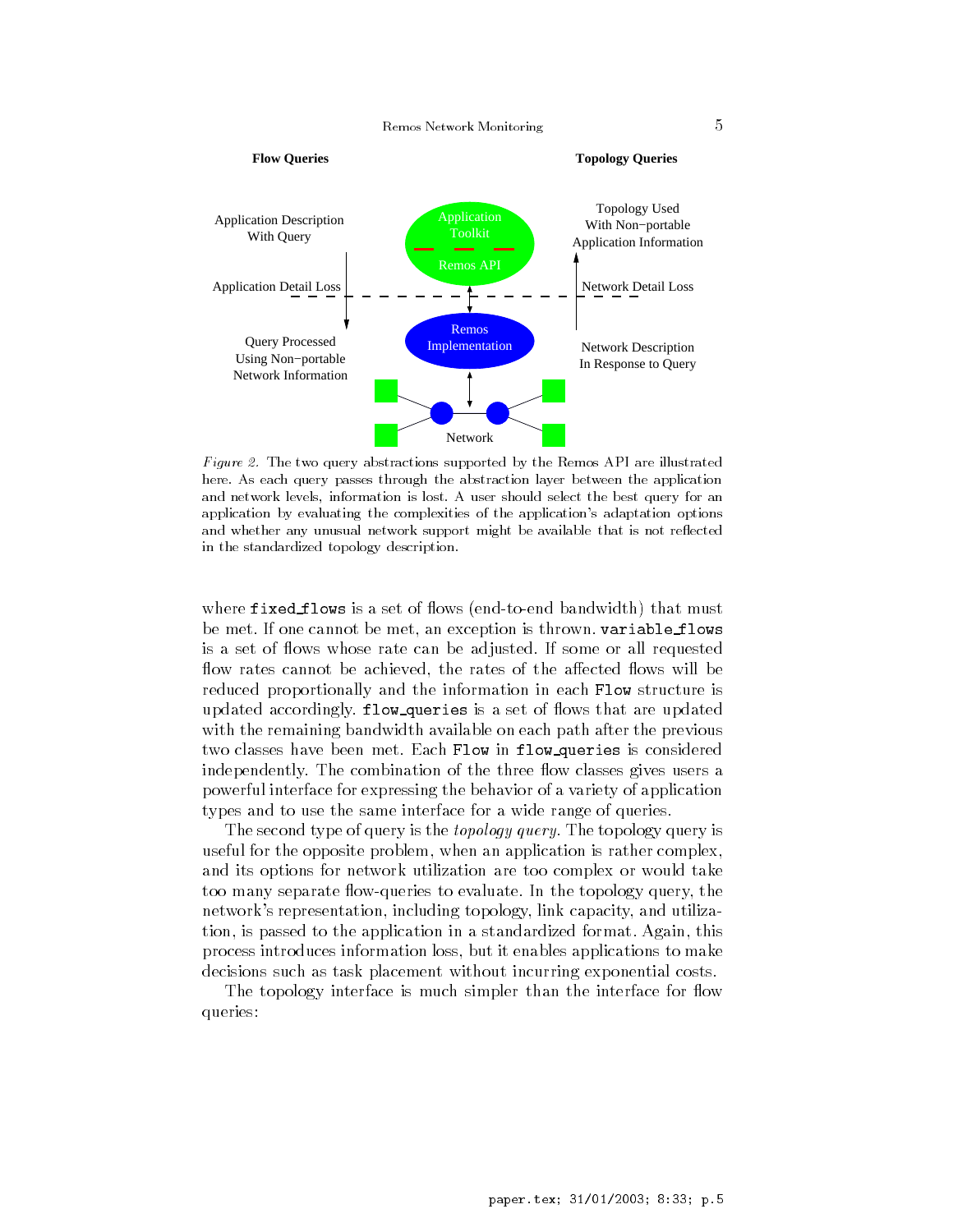## public Graph getGraph(SetOfNodes nodes, double age);

where nodes is the set of Nodes for the endpoints that must be included in the graph. The returned Women's structure provides a set of nodes internal and endpoint and links which connect them- Each node and link is annotated with capacity and utilization information.

Both queries include an age parameter, which allows the application to specify the maximum age of any cached information used to answer the application can decide on the application can decide on the tradeo second  $\mathcal{M}$ age value, which lowers overhead and intrusion, and a small age value, which increases the accuracy as well as the response time.

More information about the API interface can be found in the Remos TR DeWitt et al- - Documentation of the current interface can always be found by downloading the current release-

The Collectors are responsible for acquiring and consolidating the in formation needed by the application- Collectors can use a variety of methods of collecting information e-g- they may incorporate or control sensors that perform the actual measurements but from an architec tural view they have a single function collect information and forward it on to the Modeler-Modeler-Modeler-Modeler-Modeler-Modeler-Modeler-Modeler-Modeler-Modeler-Modeler-Modeler-Modeler-Modeler-Modeler-Modeler-Modeler-Modeler-Modeler-Modeler-Modeler-Modeler-Modeler-Modeler-Modeler-Modelerthem conform to the protocol that is used for Collector-Collector and Collector-Modeler communication.

For scalability reasons, Collectors can be organized in a hierarchical fashion Figure - At the lowest level a Collector is responsible for collecting information about a specic network- For example a local Collector is responsible for obtaining performance information about its LAN- Global Collectors are responsible for obtaining performance information about the networks connecting LANs- Local or global Col lectors at remote sites can be contacted to obtain information about those remote sites-

The Master Collector is responsible for gathering information from different Collectors and coalescing it into a response to a Modeler's query- The Master Collector maintains and the locations of the locations of the locations of other Collectors and the portion of the network for which they are re sponsible- When a request comes from a Modeler the Master Collector queries only the appropriate Collectors and replies without revealing that the response was obtained from multiple Collectors- Using this technique it is possible to build several layers of Collectors- For exam ple, the remote Collector in Figure 1 might be another Master Collector that in turn contacts a variety of local Collectors when queried about its network-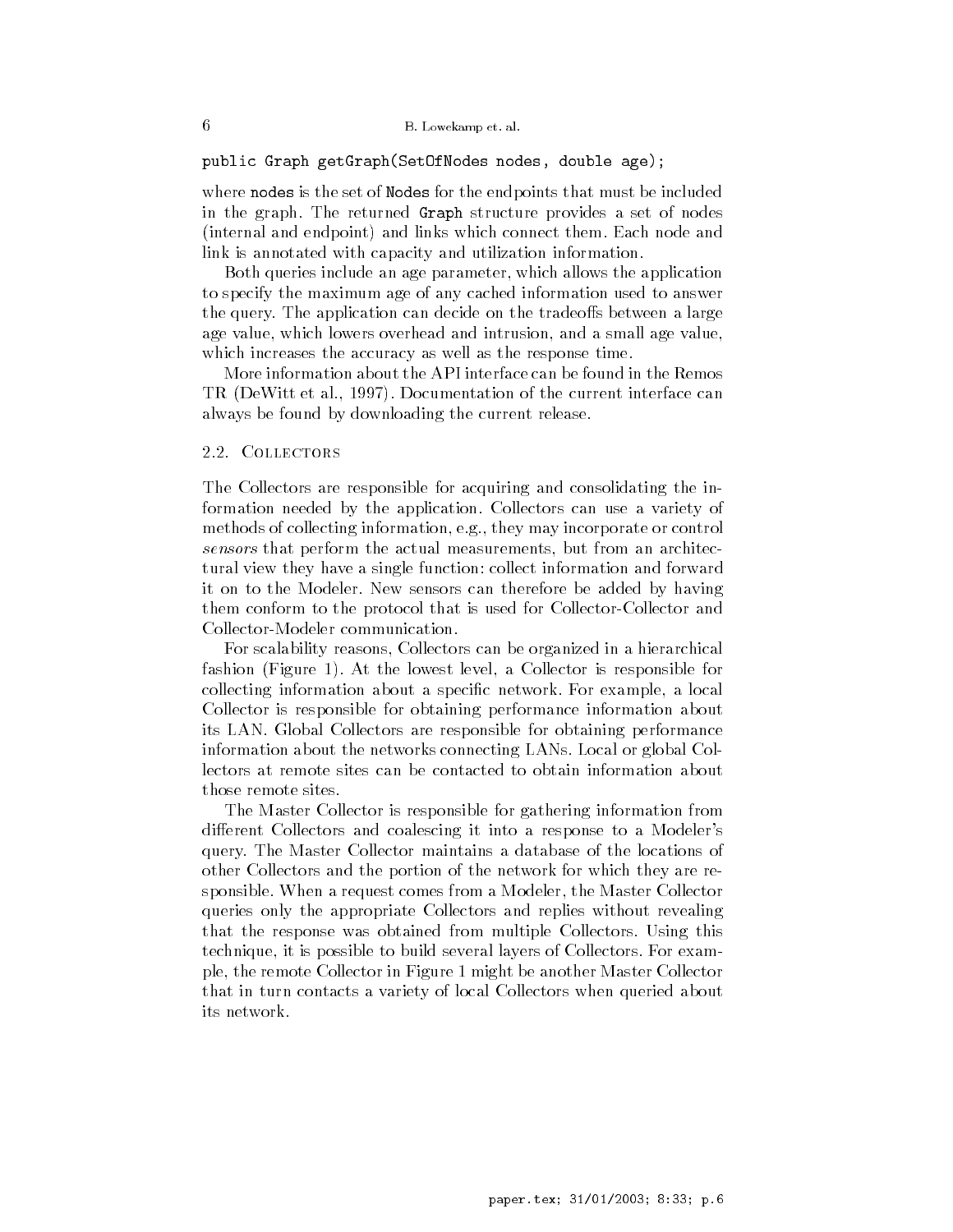One important advantage of this architecture is that it blurs the assume responsibility for contacting remote sites and for aggregating all available information into a single response, neither the Modeler nor the application must determine whether the query concerns nodes at a single site or at remote sites or consider the most appropriate measure ment technique- If the WAN link is the only bottleneck along the path of the query, then the appropriate measurement will automatically be returned.

The Modeler sits between the application and the Collectors- It imple ments the API and is responsible for modeling the Collector-gathered information about the network into the information abstractions re quired by the applications in the communicate with the communicate with the communicate with the communicate wi Collector to send requests and receive information about the network-Its second task is the conversion of the raw network information into abstractions with which the application can work-

From an architectural view, the Modeler functionality and the abstractions it defines are related to the application, whereas the Colnetwork nodes and links, which are formed into a network topology graph by the Modeler- Similarly a Collector measures the resources of individual nodes and links inside a network; the Modeler uses these resource measurements to convert the information into forms that are easier to use for applications, such as calculating the available resources per ow or identifying the bottleneck along a path-

An application communicates with exactly one Modeler, which runs on the same node as the application- In contrast the Modeler may gather information from Collectors which are scattered across the net imposed on the application by performing most of its work on sep arate nodes- It also eliminates the need to store application state in Collectors, allowing each Collector to deal with queries in a stateless fashion, while the Modeler retains the ability to customize its responses, query intervals, and predictions based on the application's state.

Predictors are responsible for turning a measurement history into a prediction of future behavior- The predictors used with Remos are part of the RPS Toolkit developed by Dinda (Dinda and O'Hallaron, 1999). Although the API supports requests for predictions of network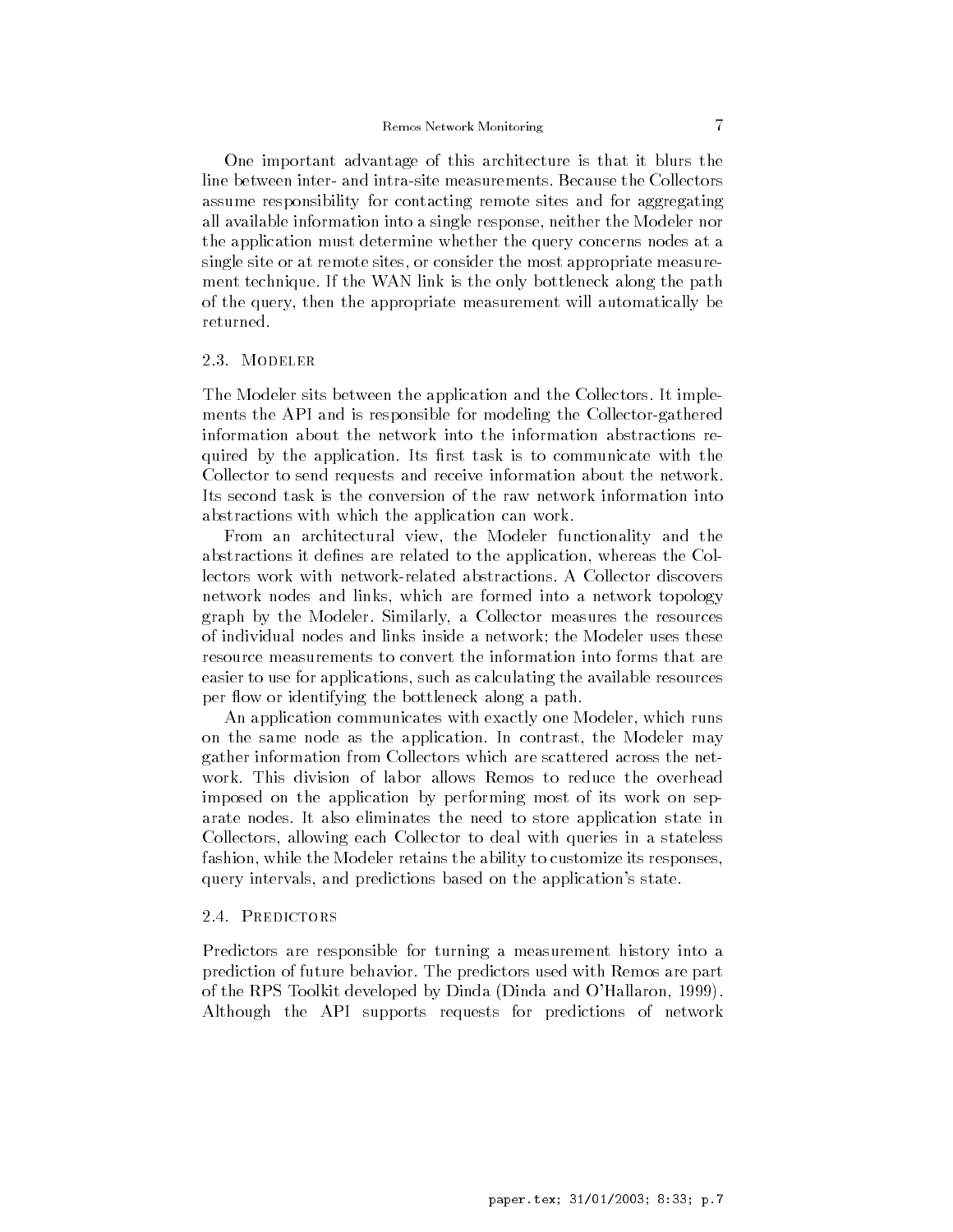behavior, in practice we only implemented the predictors for hostload- Because we are focusing on network monitoring in this paper, we will not discuss the predictors further here. Readers interested in the host load prediction are referred to dinda and OHallaron - Dinda and OHallaron - OHallaron - OHallaron - OHallaron - OHallaron - OHallaron - OHalla ity of bandwidth predictions based on SNMP and benchmark measurements are discussed elsewhere (Lowekamp et al., 1999b, Miller and Steenkiste, 2000, Wolski, 1998).

## - Implementation in Removementation in Removementation in Removementation in Removementation in Removementation

The implementation of  $\mathcal{L}$  is diagrammed in Figure . This gure is diagrammed in Figure ,  $\mathcal{L}$ illustrates how the various Collectors used by Remos interact when used in a Gridlike environment-bedrift environment-bedrift en vironment-bedrift en vironment-bedrift en vironme the complexities of the system are hidden from the user by partitioning Remos into application-side (Modeler and predictors) and network-side , covered to component and wide variety and wide variety of the wide variety and wide administrative domains in which Remos must run, we developed the following Collector implementations

- SNMP Collector Collects topology and bandwidth information us ing passive queries to SNMP-enabled IP routers.
- **Bridge Collector** Determines the topology of bridged Ethernet LANs and forwards the topology information to the SNMP Collector to augment its bandwidth monitoring capabilities to include SNMP enabled Ethernet switches-
- Benchmark Collector Performs active monitoring using TCP probes that transfer data between two machines and record the bandwidth obtained during the transfer- Used in networks where SNMP is not accessible.
- Master Collector Merges data from the other Collectors into one coherent picture and serves as a single point of contact for applications-

The combination of these Collectors provides support for the vast ma jority of networking situations- The ma jority of current LANs are  $\mathbf{M}$  is using bridge  $\mathbf{M}$ and SNMP Collector provides topology and bandwidth information in these networks- Most campus networks are built with routers connect ing various Ethernet subnets, which are supported by the SNMP and Bridge Collectors- When two sites are connected across the Internet it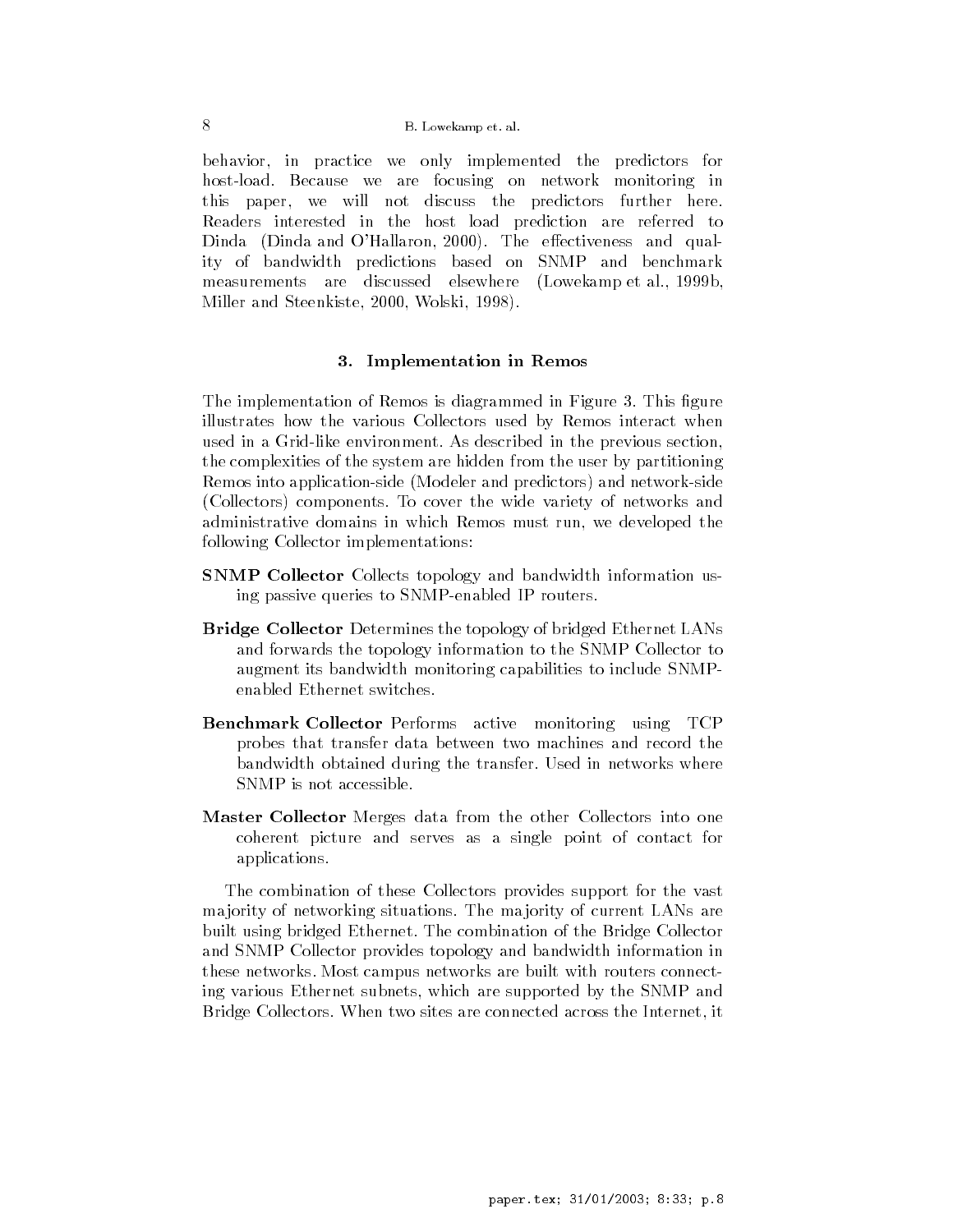Remos Network Monitoring



Figure 3. A detailed illustration of how the components of the Remos architecture are connected. Shown here are applications running at CMU and ETH making use of resources at CMU, ETH, and BBN. Each application is using prediction services to provide information about the future network availability The applications at CMU are using machines at CMU and BBN, and the application at ETH is using machines at ETH and BBN The benchmark measurements sent across the Internet are shown, but, for clarity, the connections between the SNMP and Bridge Collectors and the network components they monitor are not shown

is typically impossible for an end-user to obtain SNMP access to the relevant routers but the Benchmark Collector performs active probes across that span of the network to the remote site, where a local SNMP Collector performs its monitoring-

In the remainder of this section, we describe how each Collector is implemented and how they communicate with one another- We conclude with a brief description of the Modeler implementation-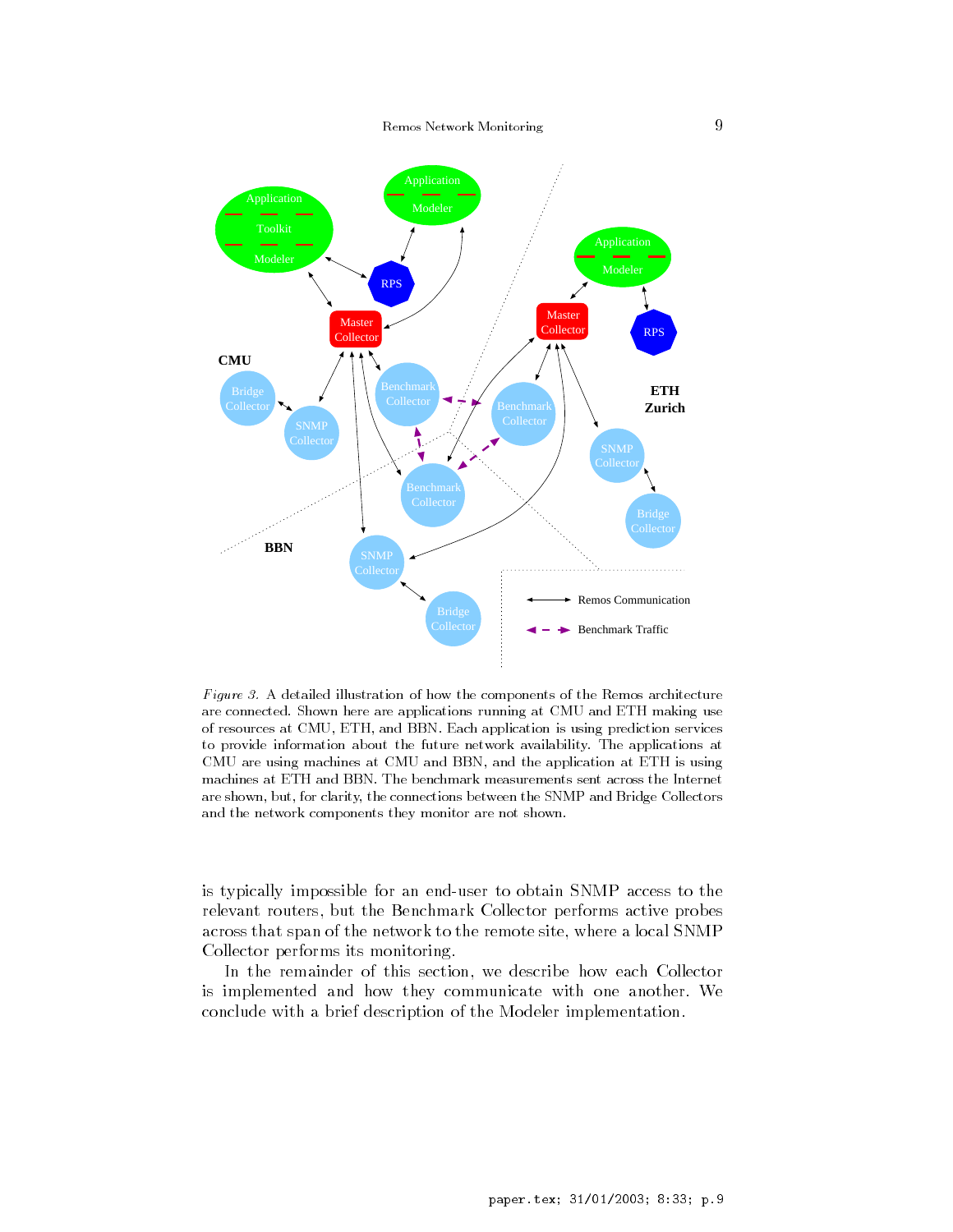## 3.1. SNMP COLLECTOR

The SNMP Collector is the basic Collector that Remos uses for most of its network information-to-the is a distinct protocol designed to provide network administrators with direct access and control over the status of network devices  $\mathbf{A}$  and  $\mathbf{A}$  and  $\mathbf{A}$  and  $\mathbf{A}$  and  $\mathbf{A}$  and  $\mathbf{A}$  and  $\mathbf{A}$ uses these features to make passive queries that obtain network-level information about topology and performance directly from routers and tion the network itself stores this Collector is capable of answering the ow and topology queries that requires that requires that requires that require an understanding of the details of the details of the details of the details of the details of the details of the details of the details of th of the networks structure possible and Steenberg party, part structure Collector operates on routed networks (layer 3).

An SNMP Collector is assigned to monitor a particular network generally an IP domain corresponding to a university or department-Because SNMP agents are normally only accessible from local IP ad dresses, these administrative restrictions dictate the location and areas of responsibility for the SNMP Collectors-

The SNMP Collector monitors the network on an on-demand basis. It waits for application queries, then explores and begins monitoring the network components needed to respond to that query- Once it begins monitoring parts of the network it will continue with periodic monitoring to collect history of that network for use in predictions- The Collector can also be configured to begin monitoring specific resources at startup for use in a computational center or with other known resources-

The first and most complex step the SNMP Collector must take upon receiving a query is topology discovery- Using the IP addresses of the nodes in the query and the routers they are configured to use, the Collector follows the route hop-to-hop between each pair of nodes in the query- While simple the algorithm is quite expensive since it has a running time of  $D \times N$  , where  $D$  is the diameter of the network and the second control of the request-control the request-to the rest of the respect to the representation of reduce the actual running time, our algorithm stops a path search between a pair of nodes when an earlier discovered path is reached to the same destination- the same part symmetric where the symmetric symmetric half the queries can be eliminated.

Once the Collector has discovered the routes between the nodes it queries the routers along the path for the link bandwidth between each pair of routers-fit then periodically monitors the utilization of each segment by querying the octet counters for each interface on the routers-by definity the utilization in monitored every motorchile. although this is a configurable parameter.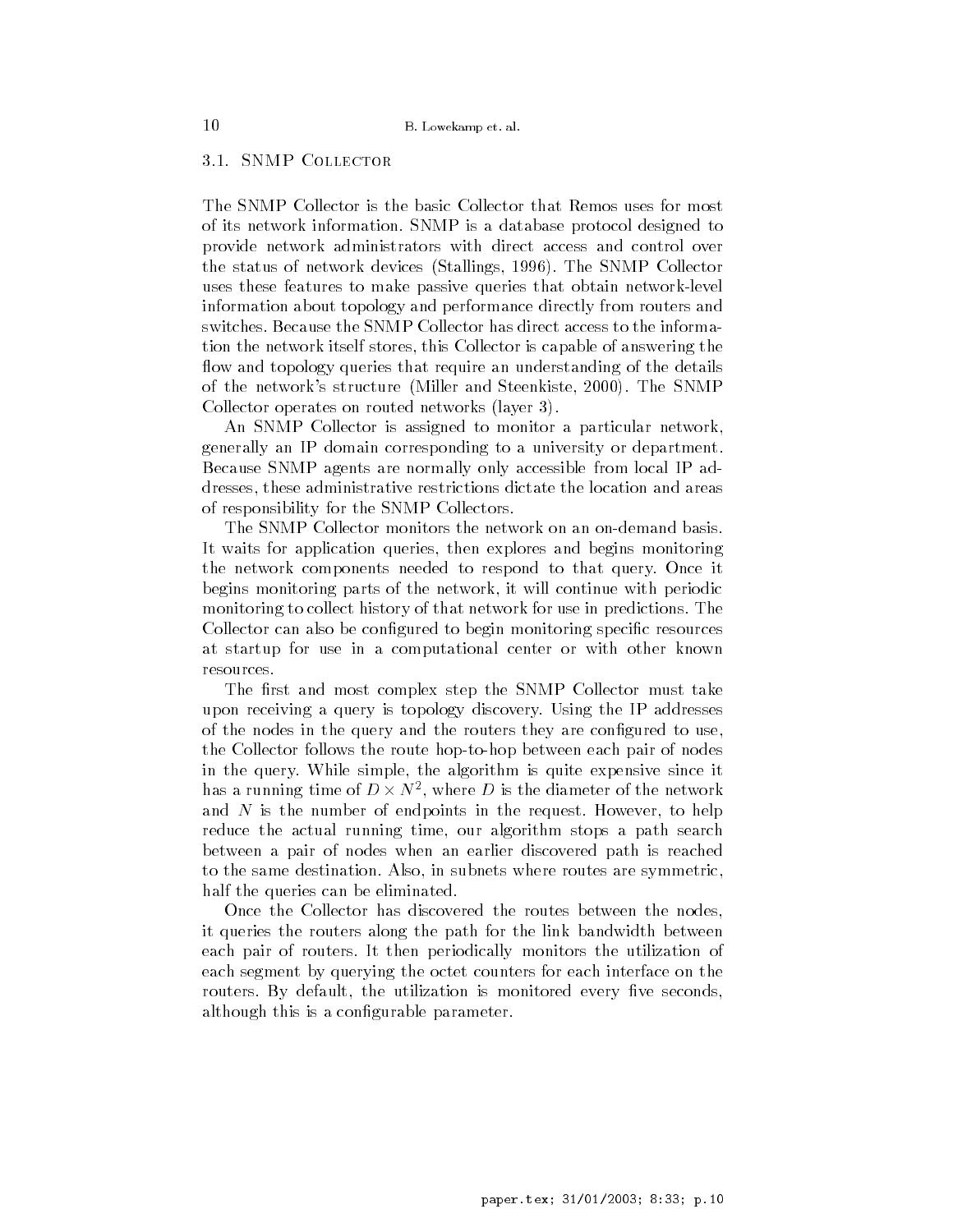The final responsibility of the SNMP Collector is representing the network with a virtual topology graph-term virtual term virtual here t because the the graph may not perfectly map the underlying network when the Collector discovers nodes connected to a shared Ethernet or connected to routers it cannot access it represents their connection with a virtual switch-shared Ethernet the shared the case of shared Ethernet this switches annotated with the bandwidth capacity and utilization of the shared Ethernet, which represents its functionality within a standard graph format.

The SNMP Collector is implemented with Java threads, so it is capable of monitoring a number of routers and responding to many queries simultaneously-

By itself, the SNMP Collector is only capable of monitoring layer 3 routed networks- while many research and construction are constructed and construction nected using only routers, the majority of LANs are implemented using layer switched Ethernet- Unfortunately Ethernet switches do not provide explicit topology information as is provided by the IP routing tables  $\mathbf{M}$ topology of the Ethernet switches using their forwarding databases- In the Remos architecture, it exists entirely to inform the SNMP Collector of the Ethernet topology allowing the SNMP Collector to obtain the actual utilization measurements from the switches-

The Bridge Collector begins its topology discovery immediately at startup- It is capable of determining the topology between any switches that implement the forwarding database specified in the  $RFC1493$ Bridge MIB- The complete forwarding database is downloaded from each bridge in the Ethernet LAN-information the Ethernet LAN-information the Bridge information the Bridge in Collector determines how the bridges are connected, thus deriving the topology for the entire Ethernet network Lowekamp et al- -Once the Bridge Collector has determined how the bridges are con nected, it then finds the location of all the hosts in its monitoring list. The Bridge Collector now has a complete picture of the layer 2 topology provided by the Ethernet LAN-

## $3.2.1.$  Topology Mathieuance

After completing the initial discovery phase, the Bridge Collector begins monitoring the location of all the hosts it is aware of on the LAN- It selects appropriate monitoring intervals for each host based on historical information indicating its likelihood to move leave the network, or go down.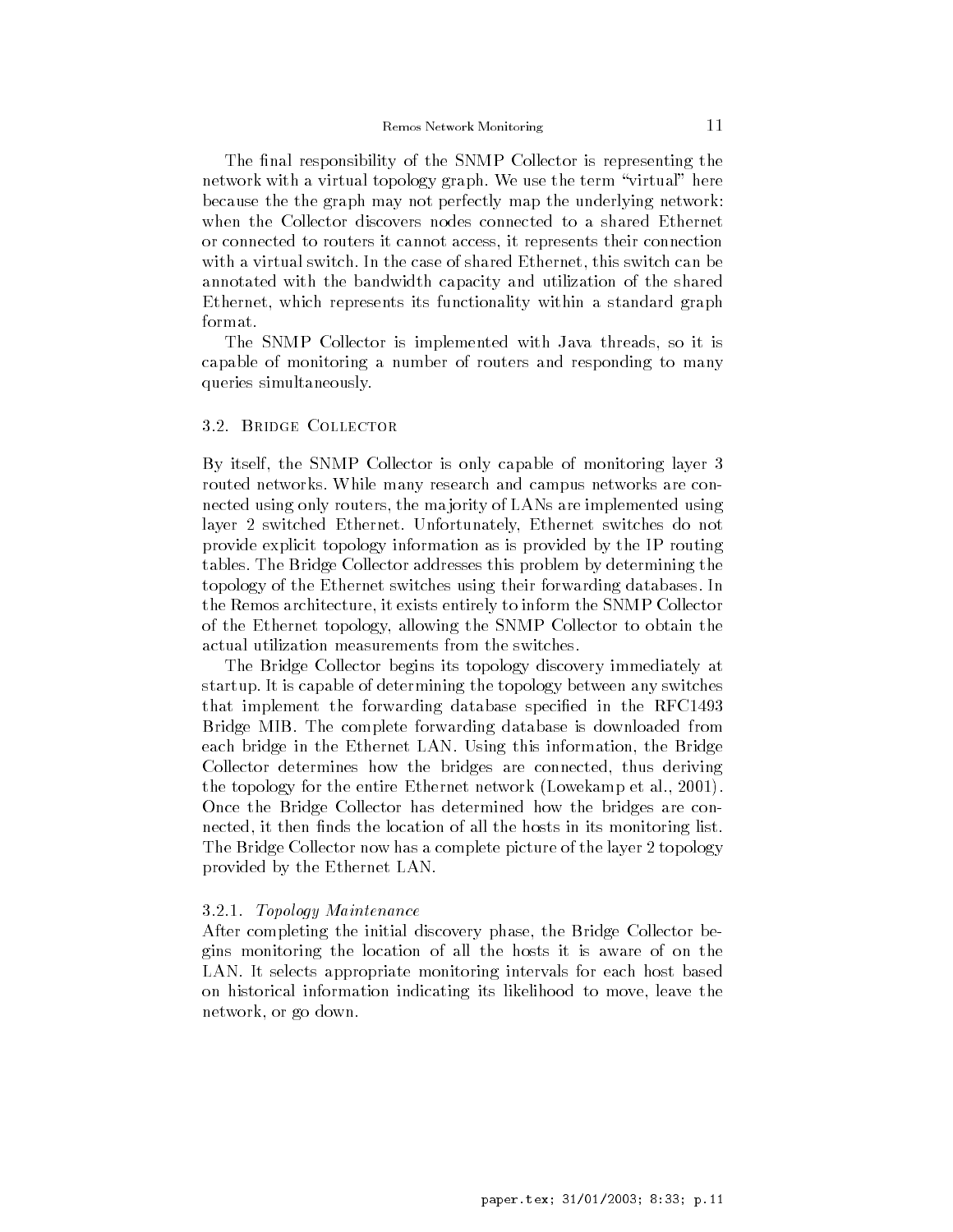## B Lowekamp et al

To update the location of a previously discovered host, the Bridge Collector performs a "quick check," which consists of sending a ping and immediately querying the bridge to which the host was last known to be connected-in the bridge immediately into the bridge immediately reports it to be in the same position- If the host has moved the Bridge Collector waits for a response to its pings and then searches through the bridges in the same manner as for an unknown host-

For previously unknown hosts, the Bridge Collector pings the host until it receives a response, which places the host's MAC address in the ARP cache of the machine and ensures that at least some bridges have seen the host- The Bridge Collector then begins at the root of the switch topology and locates the host in the topology-

The Bridge Collector assumes that while hosts may move, the switches themselves do not move- This assumption is almost always true for any nonmobile network- In the event that system administra tors reconfigure the network, the Bridge Collector must be restarted to repeat its initial topology discovery-

## **3.4.4.** Communication with the SNMP Collector

The Bridge Collector informs the SNMP Collector of LAN topology only when presented with a query-within the SNMP Collector receives a query from the Modeler for a host or hosts of which it is unaware it for a topology query request to the Bridge Collector-Bridge Collector-Bridge Collector-Bridge Collector-Bridge Collector-Bridge Collector-Bridge Collector-Bridge Collector-Bridge Collector-Bridge Collector-Bridge Collecto Collector replies to the SNMP Collector with the bridges and links used in the topology between the hosts in the query- The SNMP Collector caches its knowledge of these bridges and hosts, and adds them to the list of links that it monitors-

To simplify the implementation the Bridge Collector does not main tain state for which portions of the topology the SNMP Collector has  $\mathbf 1$  is the instead when it observes a host it is more it is more it is more it is more it sends to be it sends to be it is more it is more it is more it is more it is more it is more it is more it is more it is more i an *invalidate* message to any SNMP Collector with an open connection. If the SNMP Collector had previously cached information about that host it will delete it and optionally request the new information- If it is unaware of the moved host, then it merely ignores the *invalidate* message.

## $\sigma$ .  $\sigma$  . Thermit costs

Analyzing the runtime of the Bridge Collector is difficult because the actual topology algorithms runs very quickly-service port of timeconsuming port of the timeconsuming port of t tion of the Bridge Collector is the process of retrieving information from the bridges without overloading them (which is sometimes perceived as an attack by the bridges- the initial download of the forwarding  $\sim$ databases from the bridges takes several minutes on a typical 100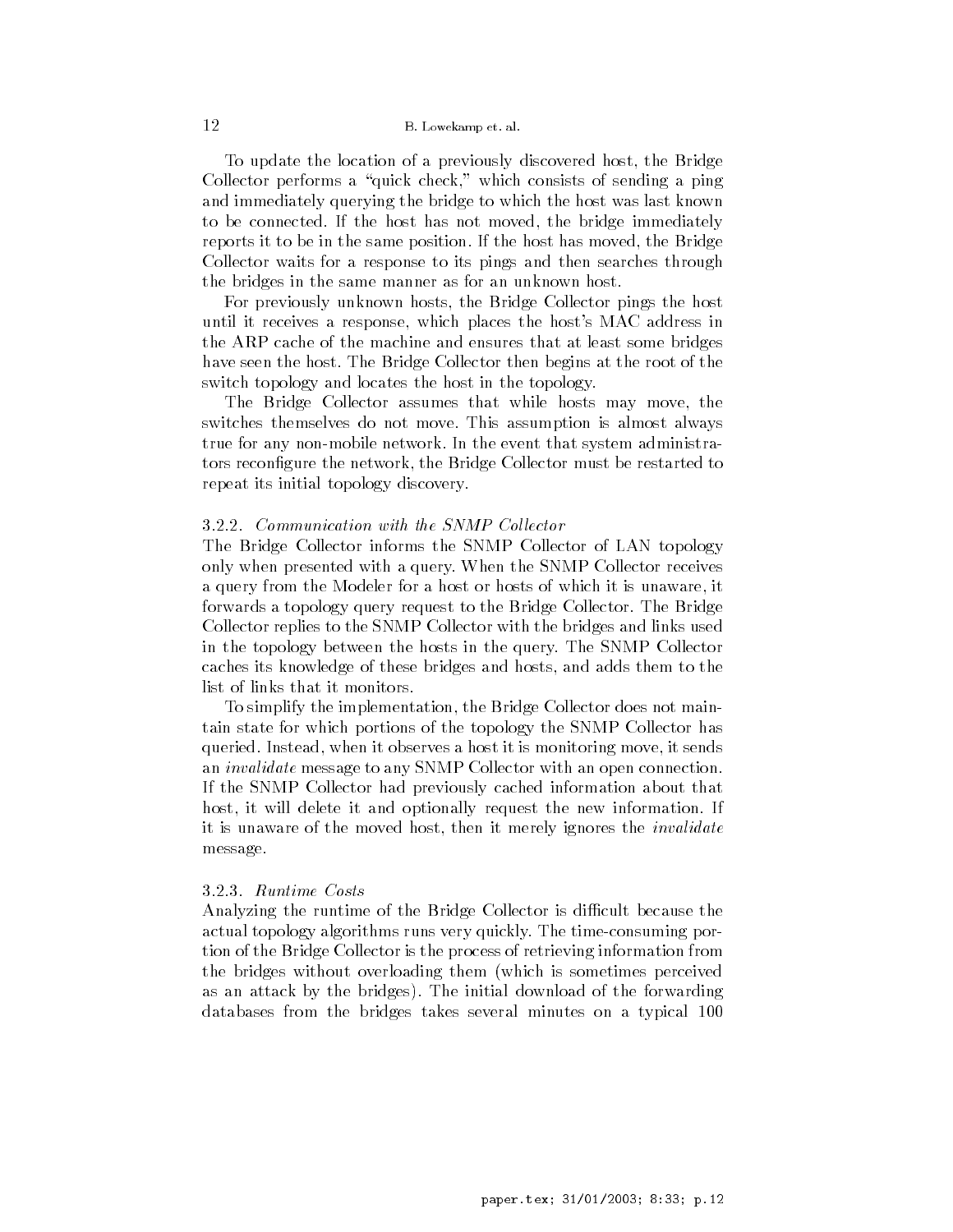host network and somewhat under two hours on a 3000 host network. Because the Bridge Collector answers most queries from its cache of topology information, after the initial discovery phase is run, this cost no longer matters to the runtime of Remos.

The most relevant cost of the Bridge Collector for Remos is the time it takes to reply to a query from the SNMP Collector- In cases where the Bridge Collector has all hosts being queried for in its cache, and the query does not require more recent updates than are currently cached the response is immediate- If the query requests a host the Bridge Collector has not seen before, or requests more information than is currently cached, then the Bridge Collector must search for or update the location of each host-

Performing a quick check to confirm a host is in the same location as before is of minimal cost, only the time it takes to issue and receive a response to one ST case query, most corresponse to an universal the strain of  $\sim$ host can take longer, as the time for this operation depends on the time before a ping response is received, the time to send an SNMP query to each bridge, and the number of bridges that must be queried before the host is located in the topology-bost is located in the topology-bost is located in the topology-bost is a  $\mathcal{L}$ can be located within one or two seconds-compared is not responding to the pings, the Bridge Collector waits a predetermined time before reporting the host as unavailable.

For queries of very large numbers of new hosts, the search could be parallelized-biological control of the control of the control of the control of the control of the control of the control of the control of the control of the control of the control of the control of the control of the con the load placed on the bridges.

While SNMP offers excellent information, Remos generally cannot obtain SNMP access to network information for WANs or other net works where the Remos administrator does not have an account on a machine-case remos falls backets falls back on a Benchmark Collector, which uses active probes to determine the performance characteristics SNMP Collector is- When a measurement of performance between multiple sites is needed, the Benchmark Collector sends an active TCP probe between itself and the Benchmark Collector running at the other site of interest-site of interest-site of interest-site of interest-site of  $\mathbf{A}$ between sites, the Benchmark Collectors determine the performance of the links connecting the network and report this information to the master collector-collector-collector-collector-collector-collector-collector-collector-collector-collector-col NWS Wolski et al- -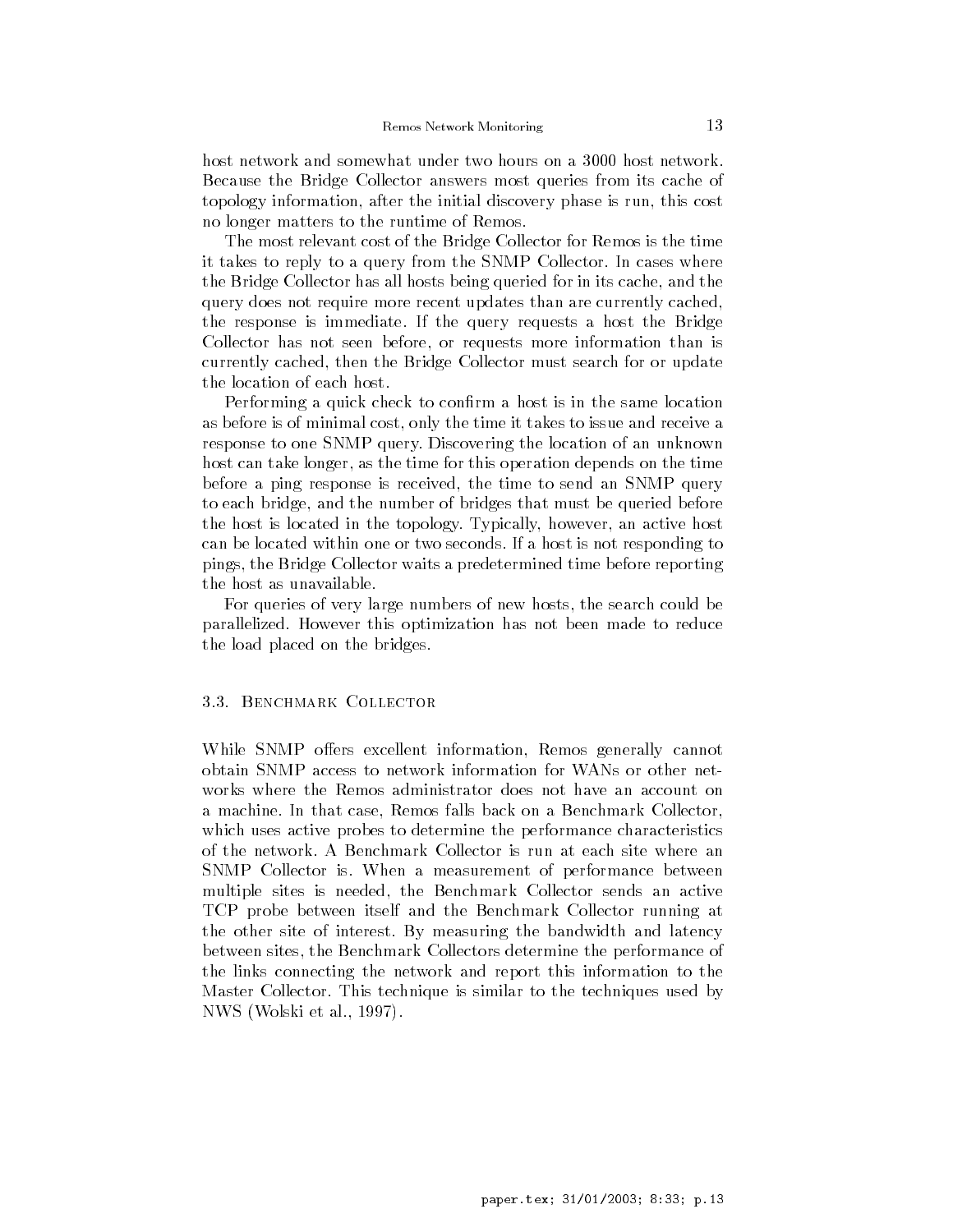To measure bandwidth we use Nettest Cray Research Inc- and for delay we use traceroute- To run these programs the Benchmark Collector must have permission to run code on the endpoints it uses for measurements- The Benchmark Collector is also expensive the al gorithm is *i*v - with a large constant (time to execute a benchmark). In practice we only use this Collector for wide area networks, so endpoints correspond to substitute and in the protection smaller in an environment of  $\sim$ ment with many Remos users, we would rely on caching to keep track of connectivity to a larger number of subnets- The frequency with with the Benchmark Collector probes can be controlled; we typically use an interval on the order of 10 minutes.

There are some interesting differences between the SNMP and the Benchmark Collector

- The active probes used by Benchmark Collector can add a consid erable load to the network trac- The SNMP Collectors passive probes, on the other hand, add very little traffic but may place an additional load on the routers because they must respond to SNMP queries.
- The Benchmark Collector measures userlevel performance- In con trast, the SNMP Collector collects historical data on bandwidth use, which then must be translated into an estimate of how much bandwidth a new user can expect that the show the show that the show that the show that the show that the show is possible, more experience is needed to show how accurately this can be done across a range of networks-
- The information from the Benchmark Collector is less detailed. For example, suppose we have a three node query (nodes  $A, B$ , c-p- is determined distribution that the AC bandwidth is the AC bandwidth in the AC bandwidth is defined and the B-C is 5 Mbs, the Benchmark Collector cannot predict what the SNMP Collector would return a logical topology that shows where the bottleneck is i-defined between the two states is i-defined between the two states  $\mathbb{R}^n$ or not-

Overall, our experience indicates that SNMP Collectors are less intrusive and provide more accurate information, although it is difficult to evaluate the impact of the SNMP queries on router performance.

Queries involving a single subnet can be handled entirely by the Col lector responsible for that subnet- However distributed applications that need to obtain information about multiple subnets cannot get all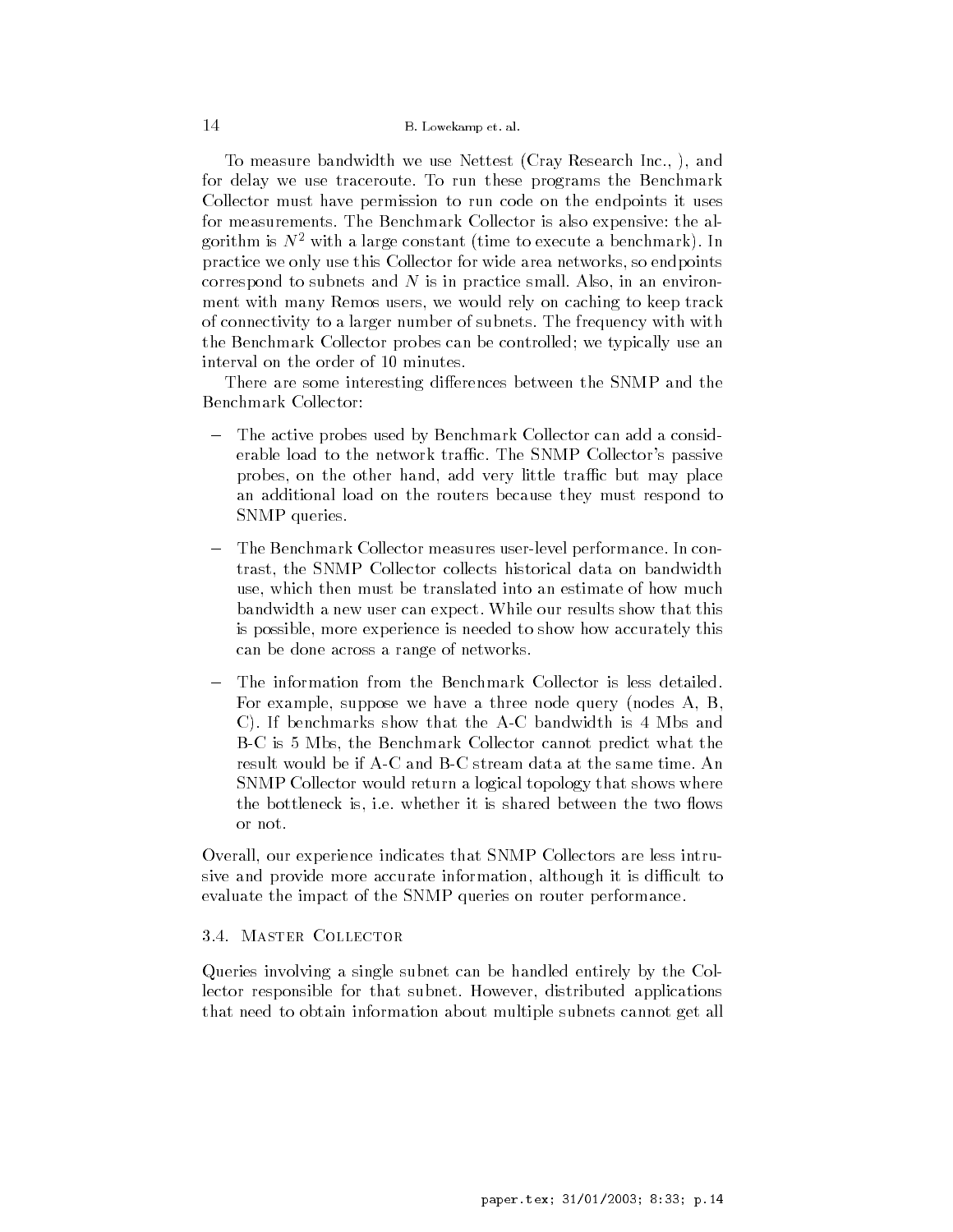

Figure 4. Master Collector example.

the information they need from a single Collector- The Master Collector was designed to solve this problem-to solve this problem-to solve this name and  $\mathcal{C}$ Collector can be used in each network where Remos applications are running.

The current implementation of the Master Collector uses a database to keep track of all the Collectors it knows about- The Collectors reg ister with the database, giving information that includes the type of Collector and the domain it is responsible for, represented by one or more subnet addresses and netmasks-

The Modeler used by the Remos application submits a query to its Master Collector- When a query is received the rst task of the Master Collector is to identify the IP networks and subnets involved in the query along with the associated SNMP and Benchmark Collectors for those networks- For instance a user might ask about hosts from both ETH and CMU in the same query as shown in Figure -  $\mathbf{f}(\mathbf{a})$ hosts A-ETH and B-ETH are in a LAN which is separated by a wide area network from the hosts at CMU C-CMU C-CMU C-CMU C-CMU C-CMU C-CMU C-CMU C-CMU C-CMU C-CMU C-CMU C-CMU C-C

The Master Collector uses the IP addresses of the hosts requested to identify the Collectors needed to answer the query- It chooses the SNMP Collectors that are responsible for the domains containing hosts listed in the query (leaf subnets), and then also picks Benchmark Collectors to get information about the wide area networks between the leaf subnets-

It then breaks up the query for the different Collectors and sends the correct piece to each Collector- This problem is trivial if we know the IP addresses of (the relevant ports on) edge routers that connect the subnets- However this information is not part of the query request-One solution is to have the Master Collector discover this information e-g- using traceroute or have it request the information from the data collectors approach that the Master that the Master Collectors that the Master Collector must learn about and keep track of information that is subnet specific. Instead, we place the responsibility for identifying edge routers with the data Collectors- For each data Collector the Master Collector for mulates a request that contains not only the endpoints of the subnet it's responsible for, but also one endpoint from each of the other leaf substance the Master Collector uses a second the Master Collector uses a send the send thread thread thread th queries to all the Collectors in parallel-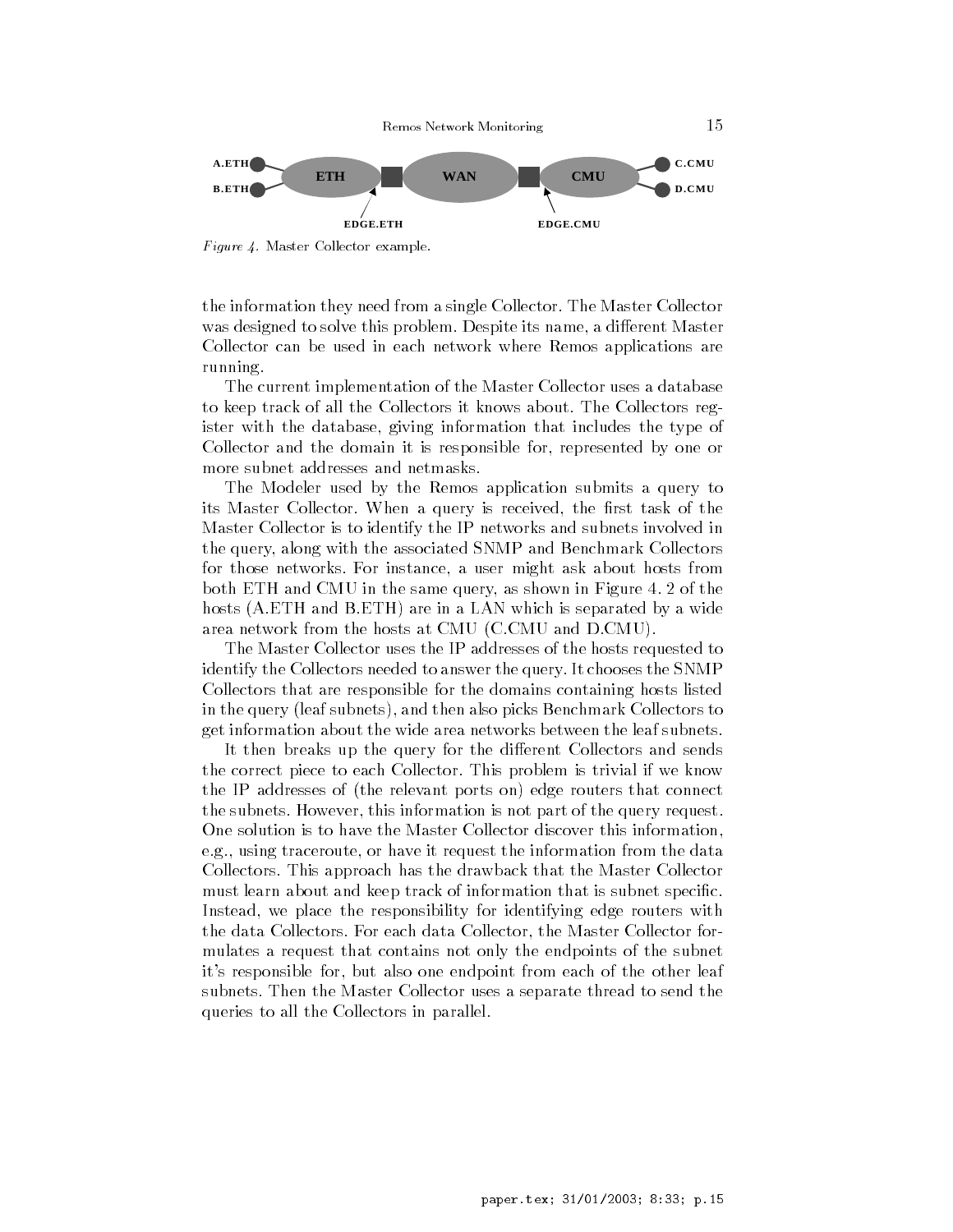

Figure 5. Master Collector merging process.

For the example given in Figure 4, the Master Collector would determine that it needs to contact three Collectors an SNMP Collector for ETH another SNMP Collector for CMU and a Benchmark Collector to get information about the wide area network between ETH and CMU-

When an SNMP Collector gets a query from the Master Collector, it uses the IP addresses of the hosts in the query to determine if any of them are outside its domain- If there are any it discovers the routes with its own network up to and including its edge router-definition including its edge router-definition in  $\mathcal{U}$ response to the Master Collector, it returns both the relevant local topology and information about the edge router- Benchmark Collectors have to replace the endpoints outside their domains with the addresses of nodes in the same subnets that can be used to run benchmark programs e-g- a peer Benchmark Collector-

Once all the queries have been sent out, the Master Collector waits for each thread to finish receiving the responses from all the Collectors- Then the Master Collector merges the results of each query and removes duplicate node and link information- In this process node and link information from an SNMP Collector takes precedence over the same information from a Benchmark Collector since the SNMP Collectors data is more accurate- Furthermore if the response from an SNMP Collector contains an edge router it will also include a list of all of the IP addresses associated with the this edge router-passociated with important because a router that is identified by one IP address in the response from a Benchmark Collector might be identified by a different IP address in a response from an SNMP collector- The Master Collector uses the edge router information to determine that these two different IP addresses belong to the same node-

Figure 5 shows the merging process for the example given in Fig-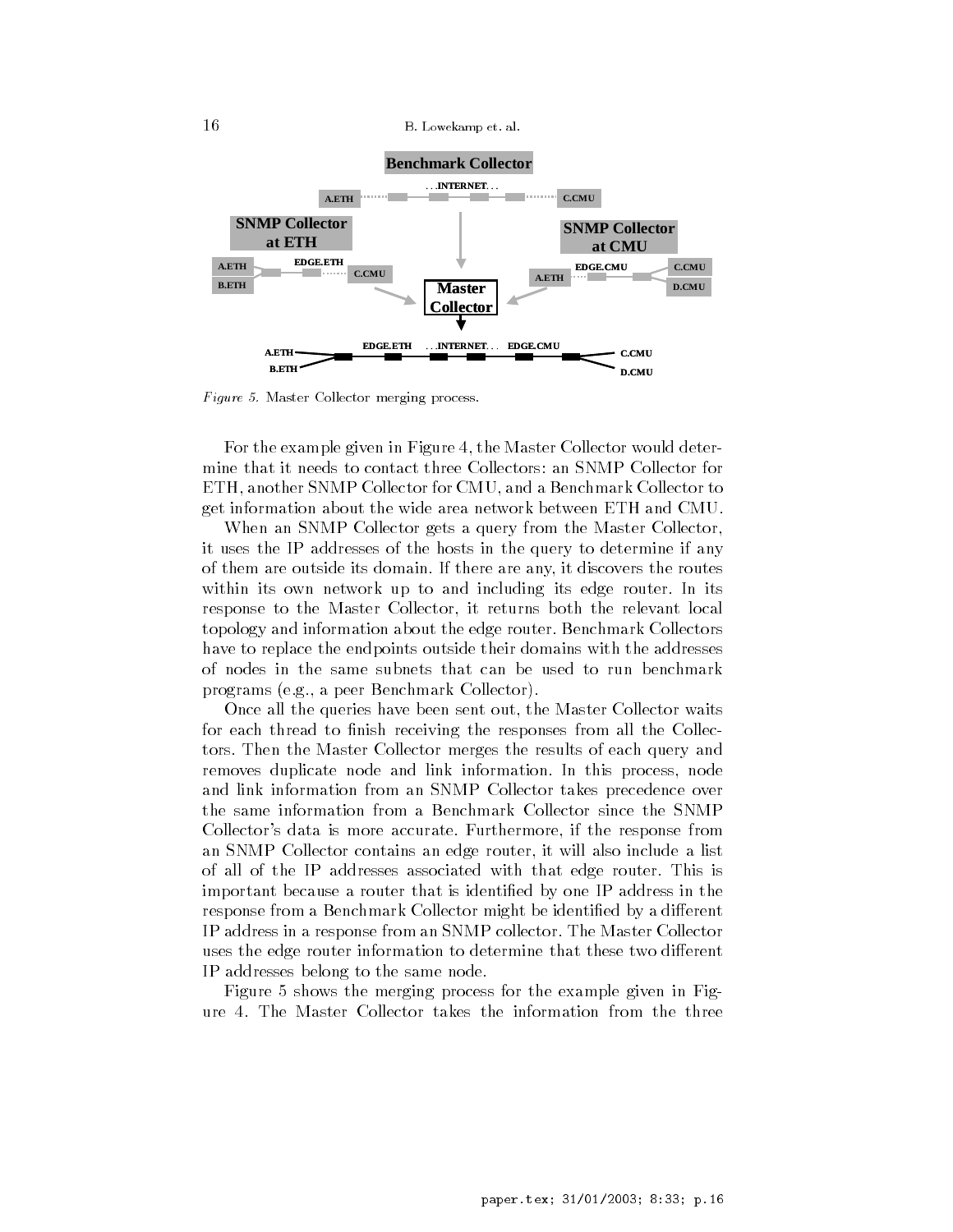Collectors involved in the query and merges it into one seamless picture of the network connecting the hosts listed in the original query-function result is then returned to the Modeler.

The application queries information about the network via the API that is provided by the Remos Modeler-Modeler-Modeler-Modeler-Modeler-Modeler-Modeler-Modeler-Modeler-Modeler is a single-Modeler-Modeler-Modeler-Modeler-Modeler-Modeler-Modeler-Modeler-Modeler-Modeler-Modeler-Modeler-Mod threaded entity that opens and maintains a TCP connection to its  $\blacksquare$ are consequent at application startup- which startup is available in Community in C and Java implementations-

The Modeler uses the raw network information provided by the Collector to build up a topology structure of the underlying network-It connects nodes and links to form a network graph and it may add virtual switches to simplify the network topology-

The Modeler implements both the topology and ow queries- Al though our intention was to allow information that could not be represented as part of the topology response to be used to answer ow queries in practice we have not been able to explore this option because we have collected little information that cannot be represented in our topology graphs- However we have found that the most important advantage of the most application in their most possible, applications of programming-

The Modelers implementation of the ow queries can be quite use ful for applications- The algorithm assumes that the application will receive the unutilized bandwidth on each link of the network and uses the max-min fair share algorithm (Jaffe, 1981) to determine how the messages presented in the ow query will use the available bandwidth-By implementing this complex approximation in the Modeler, a Remos application developer can quickly form a complex query and rely on the Modeler to perform the analysis, rather than performing it within the application-between the user to specify allows the user to specification-between the user to specification-between the user to specification of the user to specification of the user to specification of the user to specific ally and provided and bestern and bestemments to military and bestemments and behavior of a variety of a variety of application types-

The topology information returned by the Modeler is summarized to describe only the portion of the network required by the list of nodes it is interested in each system of a network-dimensional control  $\mathbf{r}$ bridges used to connect those hosts are returned, and large uninteresting parts of the network (a series of bridges or routers with no queried hosts attached) are compressed with virtual switches representing their bandwidth and latency restrictions to simplify the topology description-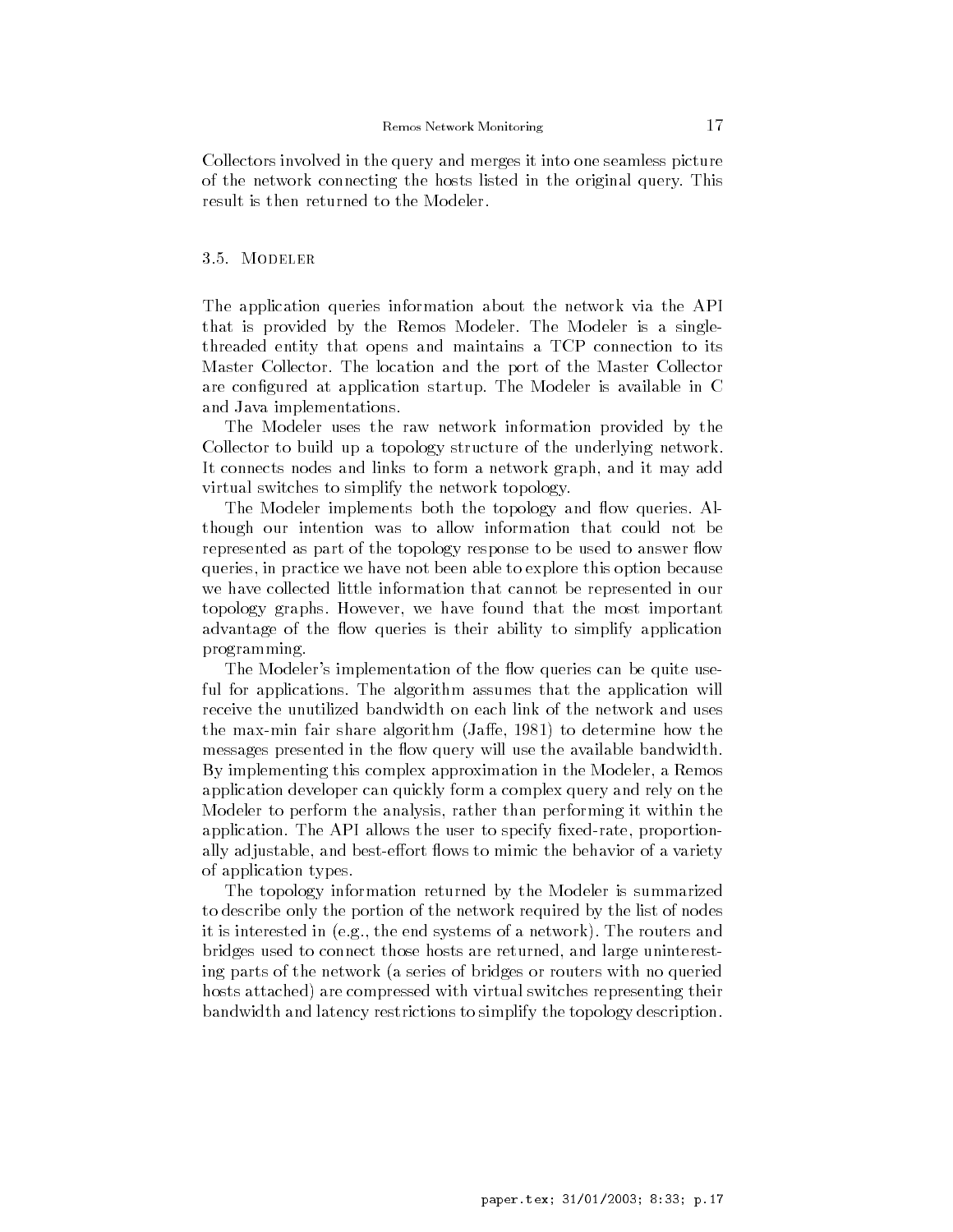## B Lowekamp et al

All Remos queries contain a age eld- This age species the allowed age of a measurement of a material and specification can specify the specification of measured value can be to be considered accurate for a given application-Long-running or loosely coupled applications can likely make use of older measurements than can a short-lived or fine-grained application. This age parameter allows the customization of Remos to the needs of different applications.

## $4.$ The Grid and Related Work

Grid-based distributed computing has brought about the need for systems that monitor and predict both application and resource in formation- In addition to Remos a number of systems have been developed that address various information needs of Grid appli cations would be a contracted with the contracted with the contracted with the contracted with the contracted w Tierney et al- - One of the principle di erences between Remos and these systems is that Remos was intended to provide applications with end-to-end data derived from component sensors across the network, and integrate these measurements with traditional sensor-based data and end-to-end benchmarks.

While other projects have developed techniques to derive Internet topology (Govindan and Tangmunarunkit, 2000, Theilmann and Rothermel, 2000, Jamin et al., 2000, Obraczka and Gheorghiu, 1997, den Burger et al., 2002), Remos was the first to integrate LAN topology information with performance measurements- Because the linksharing found on LANs can have a profound in uence on an applications performance providing this information as well as site-to-site performance measurements has proven useful for predicting application performance-

Research into resource prediction has focused on determining appropriate predictive models for host be havior  $(Dinda \text{ and } O'Hallaron, 2000,$ Wolski et al., 1999. Samadani and Kalthofen, 1996), and network behavior (Wolski, 1997, arms in mit and Polyzos - The Research and Polyzos - The RPS toolbox - The RPS toolbox - The RPS toolbox - The used by Remos incorporates many of the models studied by this research- RPS is also available as an independent tool for other research requiring predictive models-

One of the products of the Global Grid Forum is the Grid Monitoring architecture GMA Tierney et al-group, was developed by the strategy the performance working group-dominatest  $\mathbf{f}$  architecture is based on information information  $\mathbf{f}$ tion producers and consumers that find each other through a directory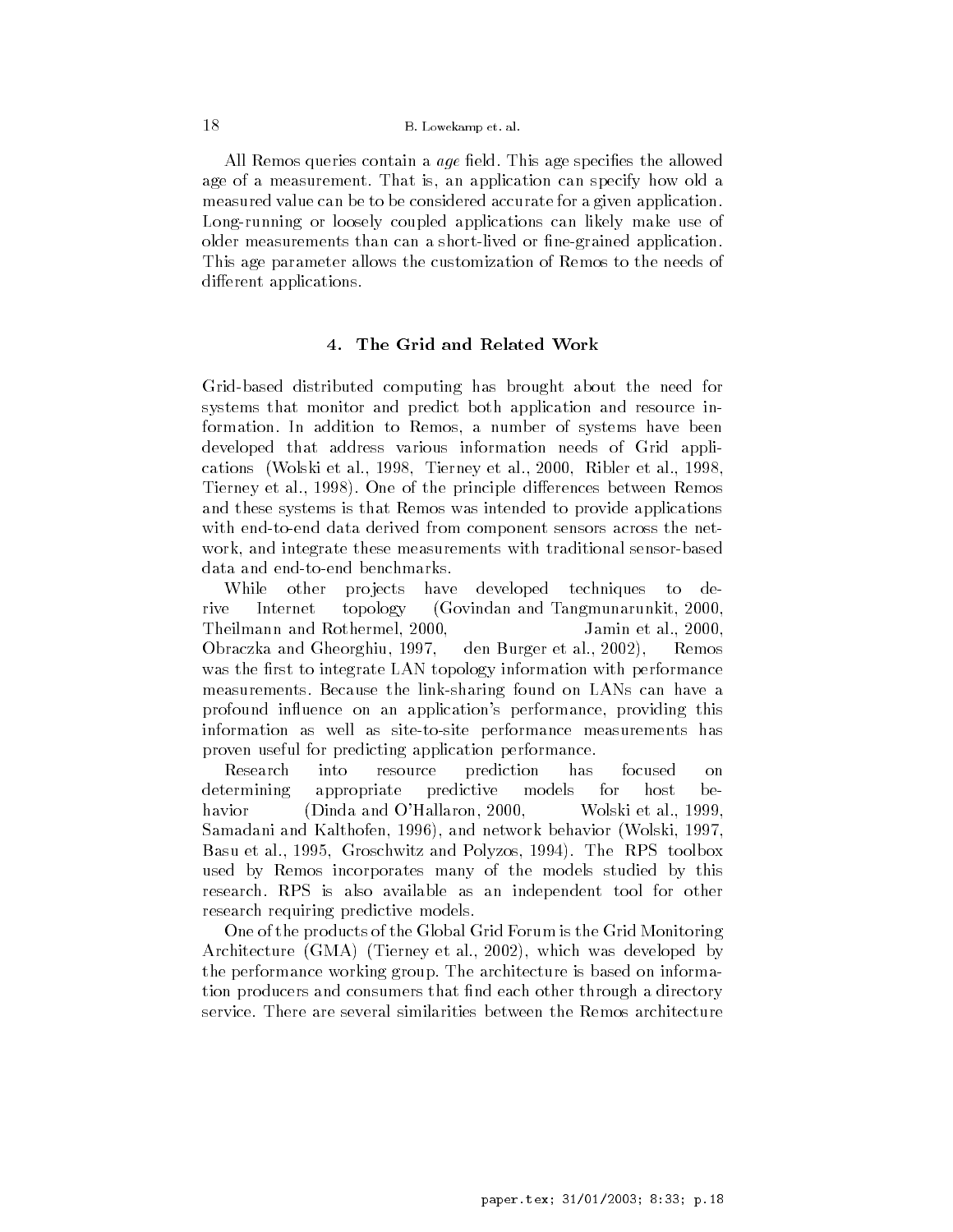

Figure  $6.$  SNMP and Bridge Collector response times.

and collector are produced and master collector are produced and master  $\sim$ consumer
producer but is also responsible for aggregating information before providing it to another injury-resolution as a can be viewed as a set consumer, since it represents the application, but it provides end-to-end performance predictions using the component data available from the Collectors- In the Remos architecture Collectors use a limited directory service to locate them control with mittered, who the directory service of the GMA would be natural to use for this purpose-

Associated with the format of the GMA is the method used to store grid information in the rst place- Signicant discussion is ongoing about the advantages and disadvantages of a hierarchical approach such as MDS Camera in the California approaches to the contract of allproach Dinda and Plale - Both proposals present models that are capable of associating Remos with the resources it monitors, which is the fundamental requirement Remos has for a directory service-

The exibility and portability aspects of Remos have been discussed in other Sections especially Sections scalability  $\mathbb{R}^n$  . Section  $\mathbb{R}^n$ functionality results for the different Remos components and the system as a whole.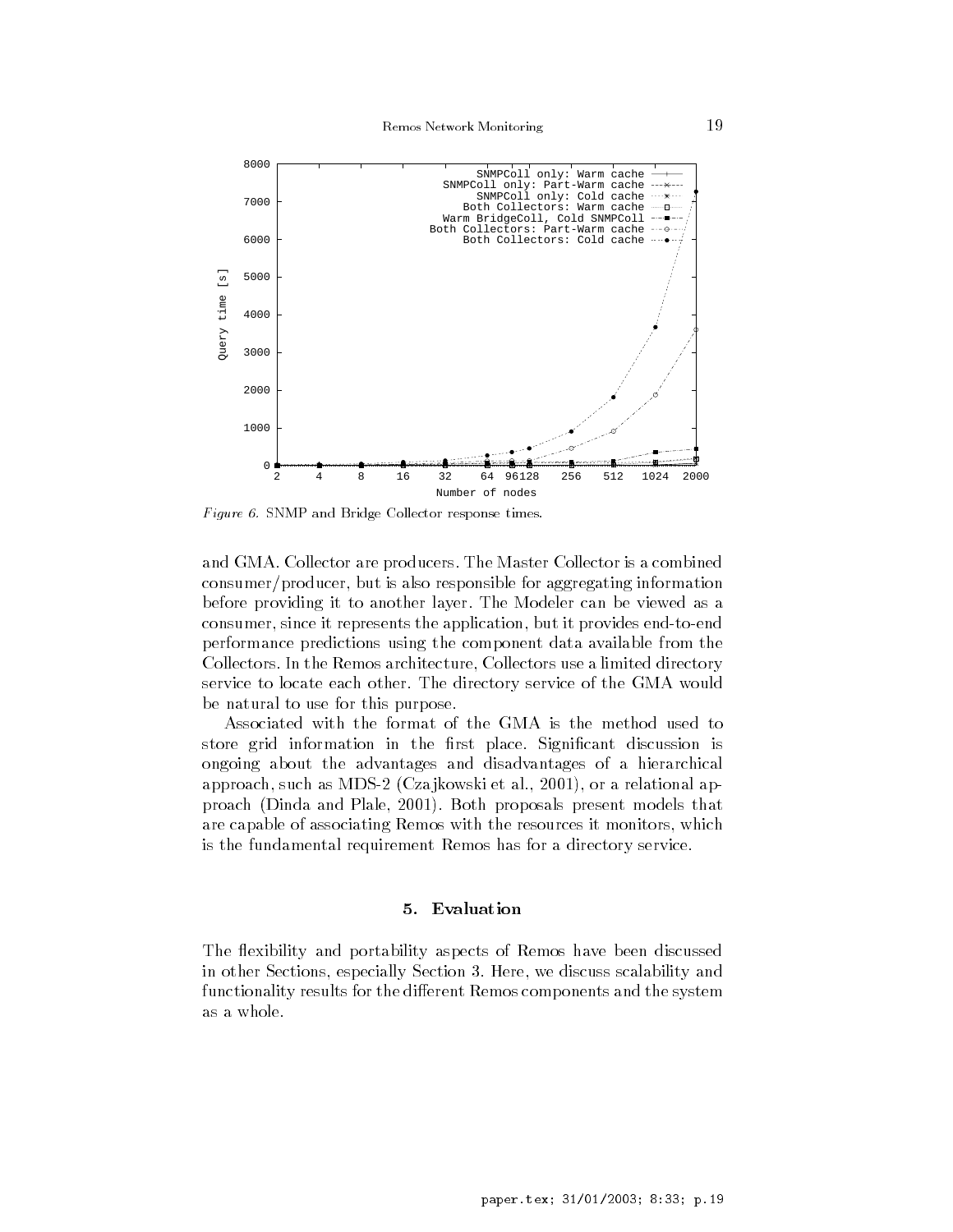## 5.1. LAN SCALABILITY

In a first set of experiments, we look at the response time of the SNMP Collector deployed in the local area network in the School of Com puter Science at CMU- The network is a very large bridged network so the Bridge Collector must also be used to get complete topology information.

Figure 6 shows how the response time increases with the number of nodes specied in the query- All measurements are averaged over at least the common there are seven scenarios the messed of the runsthe SNMP Collector only, and the last four included results from the Bridge Collector as well- The query time added in the last four scenarios includes both the Bridge Collector's costs in adding new hosts to its topology as well as the SNMP Collector's overhead in monitoring the utilization along each link of the reported Ethernet LAN topology-

- SNMPColl only: Cold cache: the SNMP Collector has just started up so it has no information on either the static topology or the dynamic performance metrics-
- $-$  strive that  $\theta$  is a finite  $\theta$  and  $\theta$  cannot the SNMP collector has some cached information, namely the result from the previous query (typically about  $1/2$  of the data).
- SNMPColl only: Warm cache: the SNMP Collector has both the static and dynamic data in its cache-
- Both Collectors: Cold cache: Both the SNMP Collector and Bridge Collector have just started up and have no information on either the static topology or the dynamic performance metrics-
- $\Box$  Dom Conceives. Furt-Warm cache. Doth the SNMP Conceiver and Bridge Collector have some cached information, namely the result from the previous query (typically about  $1/2$  of the data).
- Both Collectors: Warm cache: Both the SNMP Collector and Bridge Collector have the static and dynamic data cached.
- Warm BridgeColl, Cold SNMPColl: The Bridge Collector has all the topology data already cached, but the SNMP Collector has just started up and has no static or dynamic information-

we can make a make an observations-constructed and  $\mathbf{r}_1$  are constructed and  $\mathbf{r}_2$ more better than the cold case results-decold case in the worst case cost of a cold cache query is  $O(N^{\epsilon})$ . However, we implemented a number of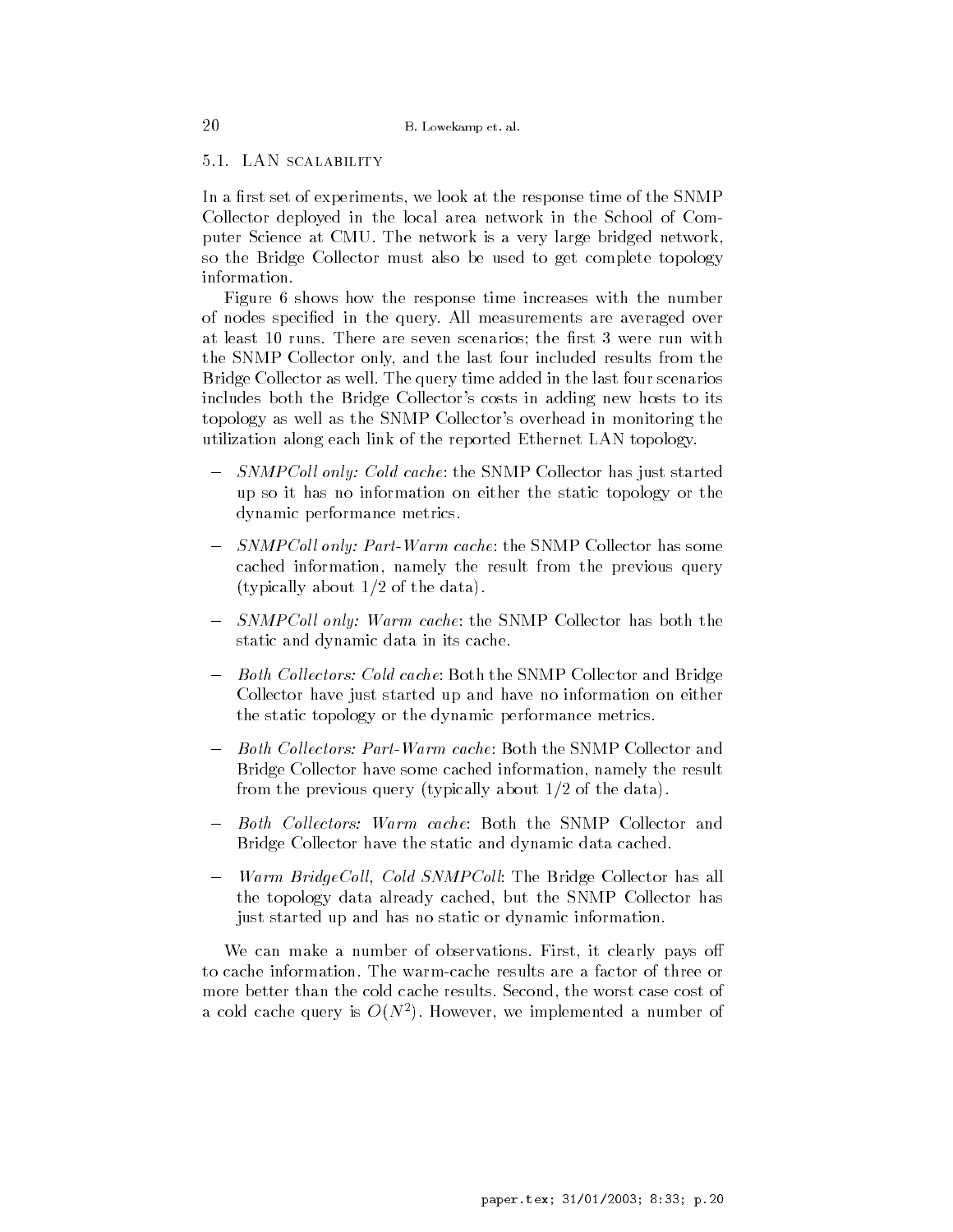

Figure Average transfer rates for wellconnected sites



Figure 8. Average transfer rates for poorly-connected sites.

optimization that reduce the cost, especially for large  $N$ ; the measurements show the extern warmcache and cost of warmcache queries show and be ON-cost actually the cost actually grows faster probably because of increasing memory requirements, which reduce execution efficiency.

One simple use of Remos is to help applications choose a remote server from a set of replica servers based on available network bandwidth. We have written a simple application that reads a 3MB file from a server after using network information obtained from Remos to choose the best server (populate sizes were sized and  $\mathbf{r}_i$  but  $\mathbf{r}_i$  were sizes where were  $\mathbf{r}_i$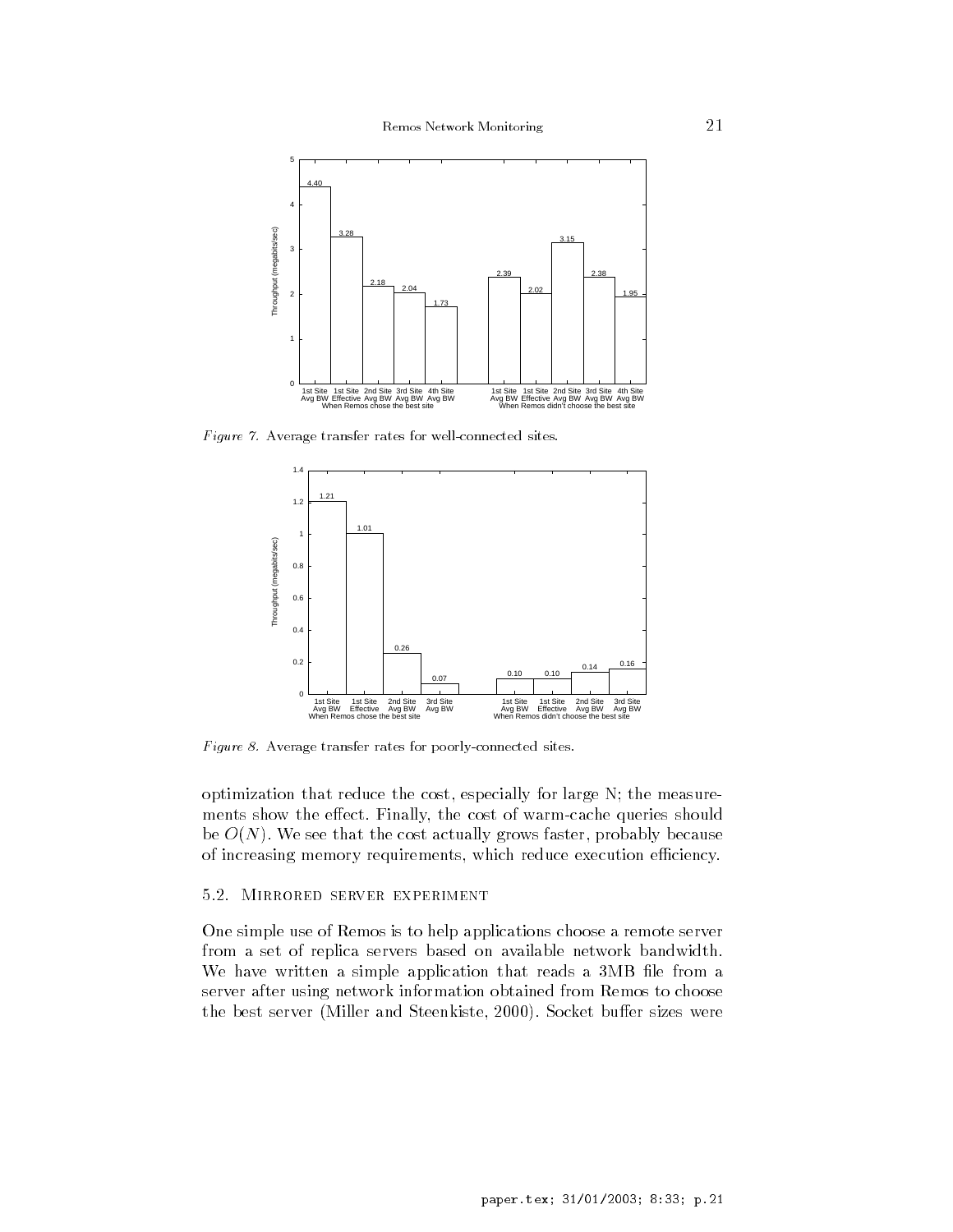set to 128KB for both Remos and the file transfer application in all experiments.

We ran two sets of mirror experiments: one that used remote sites with good network bandwidth, and another experiment using sites with poor bandwidth- For the rst experiment we ran the application at Carnegie Mellon and servers at Harvard, ISI, Northwestern University  $N$  and  $N$ through part of and the part of the same can be from the part of the same part of the same part of the same par from NWU and - Mbps from ETH- For the second experiment we ran the application at Carnegie Mellon and the servers at the University of Cointerent - Coimbra Portugal and Coiperator - Margineer - Marchael, Andre of Valladolid Spain average throughput - Mbps and the third Spain average throughput - Mbps and the third Spain average through the third Spain average through the third Spain average through the third Spain average throug server was run on a machine in Pittsburgh connected via a DSL link with a maximum upstream bandwidth of - Mbps- with of - Mbps- with - Mbps- with - Mbps- with - Mbps- with - Mbpsusing the poorly connected sites-

To evaluate the quality of the Remos information, we modified the application to read the file from all three servers, starting with the server that, according to Remos, has the best network connectivity. In the first experiment using well connected sites, Remos chose the remote site that ended up having the fastest transfer rate  $83\%$  of the time-dimensional figure  $\mathbf{f}$  and the dimensional figure in the st place in the st place in the st place in the st place in the st place in the st place in the st place in the st place in the st place in the st place i site allements in the sites-sites of the shows the sites-site of the graph shows and the throughput when Remos chose the best site, and the right half of the graph shows the throughput when Remos did not choose the fastest site-the second bar in the group shows the control which for the control site Remos chose- This bandwidth includes the time it took to get an answer back from the Remos system-

In the second experiment, which used sites that were not well connected to CMU, Remos chose the remote site that ended up having the fastest transfer rate  $\mathcal{L}_{\mathcal{A}}$  is the dimestral  $\mathcal{L}_{\mathcal{A}}$  and the distribution of in throughput between the 1st place site Remos chose and the other 2 sites-for in Figure 1, the left half of the graph shows throughput for when Remos chose the best site, and the right half shows throughput for when it didnt- The second bar in each group once again shows the effective bandwidth for the site Remos chose.

We included the effective bandwidth measurement to show that even though it takes some time to consult Remos to choose a server performance is still better than choosing one of the slower sites- These experiments also show that using Remos to pick a site is effective even when all of the sites have poor connectivity.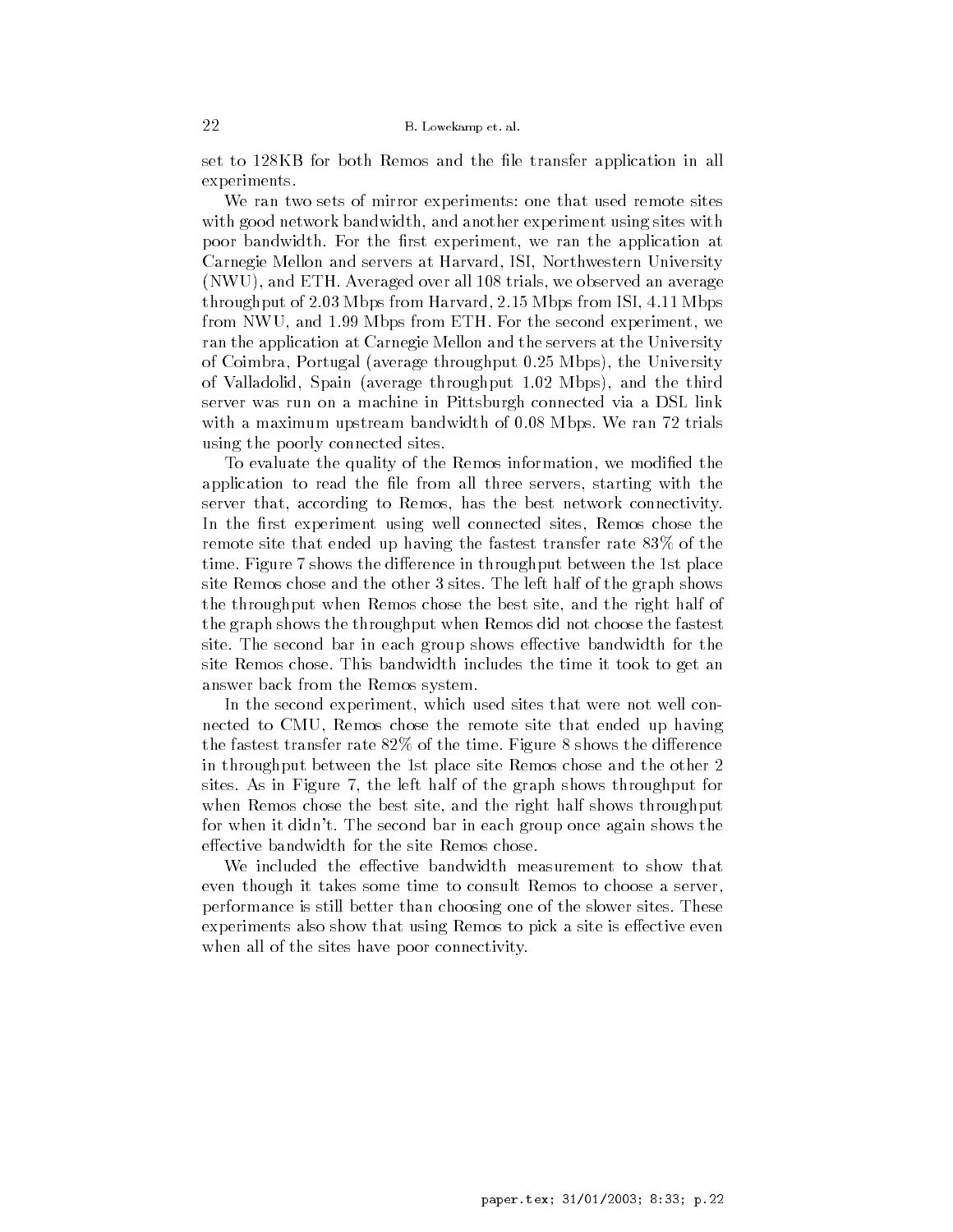| Server location                 | Average<br>bandwidth | Standard<br>deviation |
|---------------------------------|----------------------|-----------------------|
| ETH Zurich                      | 63.1                 | 5.61                  |
| EPFL Lausanne                   | 3.03                 | 0.17                  |
| CMU                             | 0.50                 | 0.28                  |
| University of Valladolid, Spain | 0.37                 | 0.28                  |
| University of Coimbra, Portugal | 0.18                 | 0.07                  |

Table I. Server location, the available bandwidth (Mbps) and the standard deviation, measured by Remos.

In the previous example, Remos used the available bandwidth as a metric-the metric of the state of the state of the state of the state of the state of the state of the state o the metric in which the application is interested- For example the quality of a video application that downloads and plays the video in real time may be rated by the number of correctly received frames at the client (this experiment shows in the Removement shows how the Remosal Shows how the Removement of the Removement metric corresponds to such an application-defined metric.

For the experiment the video client is located at ETH- Servers from which the videos can be downloaded are placed at different locations in Europe and the U-S see Table I- The video server is able to adapt the outgoing video stream to the available bandwidth by intelligently dropping frames of lower interests in the lower interests in the lower interests in the lower interests in the maximizes the numbers of frames that are transmitted correctly-

The bandwidth of the local server at ETH is an order of magnitude higher than EPFL, which in turn is an order of magnitude larger than the others-

Before downloading a video, the client issues a Remos query to meafrom the server with the best connectivity- To compare the results the client subsequently also downloads the same video from all other sites in the decreasing order of the available bandwidth- This experiment was run several times within 24 hours with different movies.

Figure 9 shows the number of correctly received frames for each experiment-server that is selected real to the server that is selected rate is selected rate. The band of  $\mathcal{M}$ with measurements by Remos is indicated by a large circle-form  $\mathcal{A}$ excludes the results from ETH and EPFL because the bandwidth is al ways higher than the bandwidth required by the application- applicationincluded, the client always picks the server at ETH, and the downloaded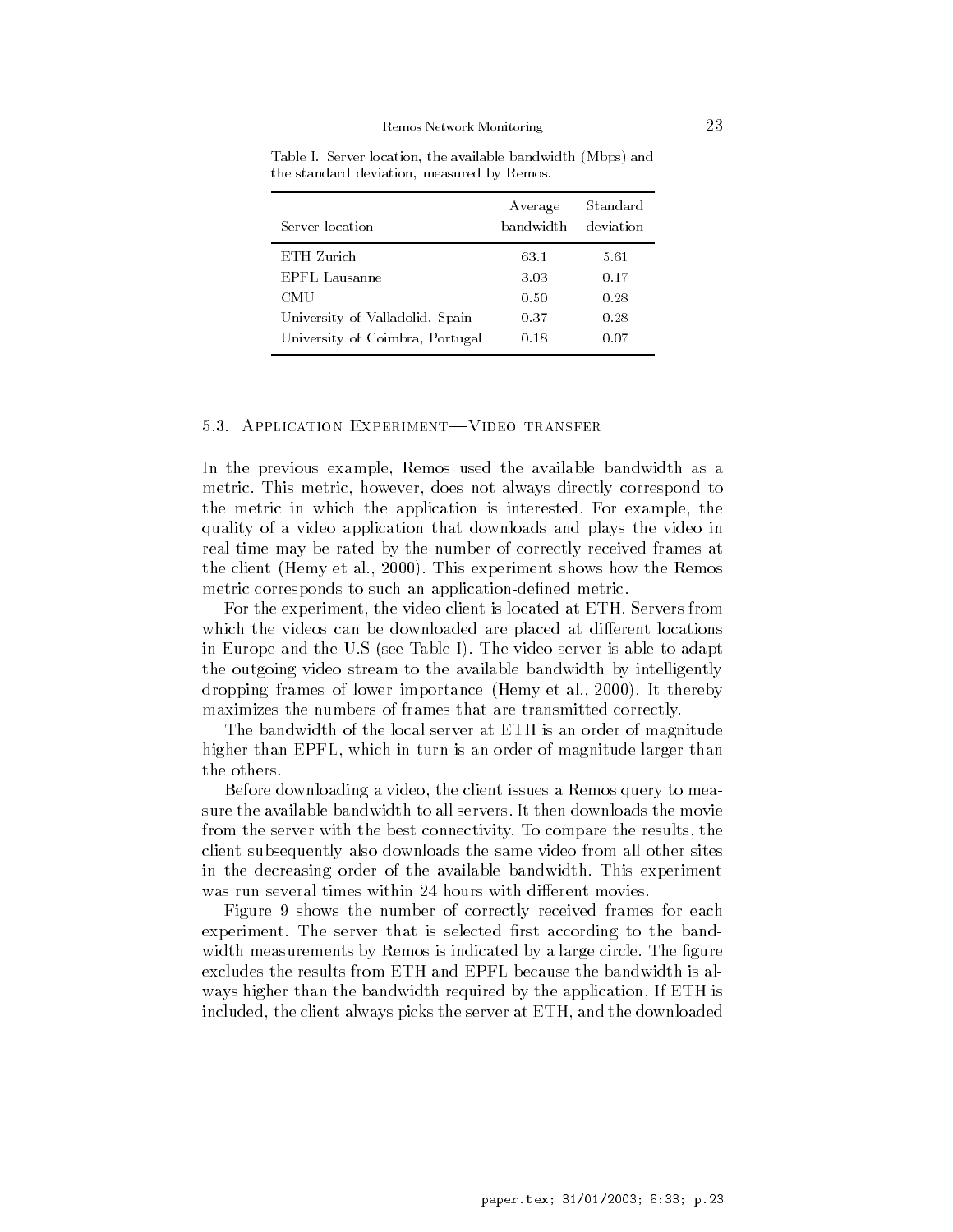

Figure 9. Server picked according to the measured bandwidth (large circle) and the number of correctly received frames in the following download



Figure 10. The bandwidth measured by the application, averaged over different time intervals, and the bandwidth reported by Remos.

video does not lose any frames-independent the system any frames-independent the system always exclude the system always exclude the system always exclude the system always exclude the system always exclude the system alwa selects EPFL and also gets the video with dropped frames-ETH and EPFL are excluded, the client-perceived quality corresponds to the reported bandwidth in of the cases i-e- the client receives the most frames correctly from the server with the highest bandwidth-In the two cases where the best server is not picked, an inspection shows that the server only sent about half of the packets, probably due to a high load on the server.

The results show that the available bandwidth corresponds well to the application perceived quality-the tractions and the two picks. indicate that the bandwidth alone does not guarantee a good video as well as well as well as well as well as well as well as well as well as well as well as well as well as well must be taken into account-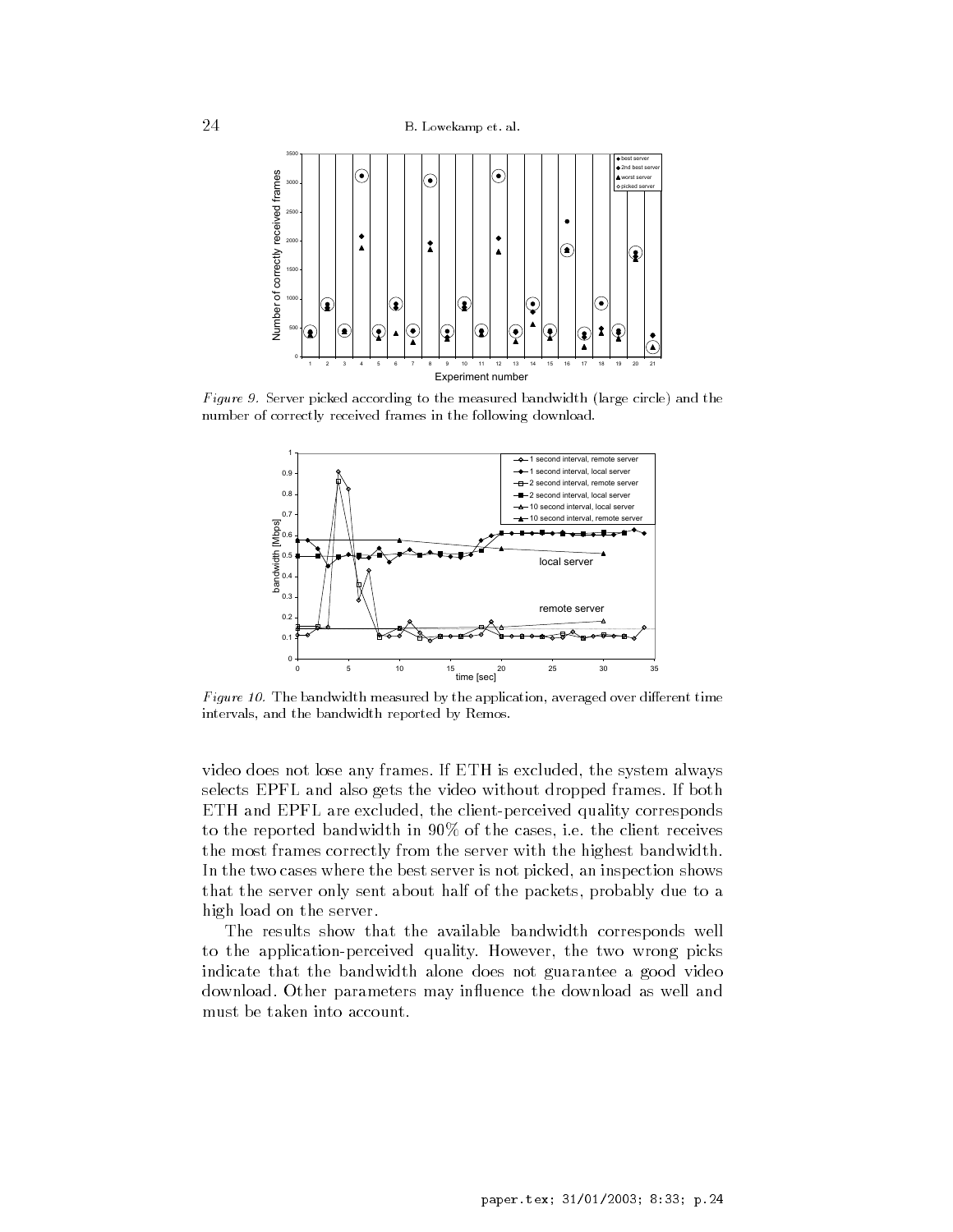Figure shows two experiments in detail- The same movie is down loaded from 2 different servers, a local server with a high-bandwidth connectivity and the remote server with a limited bandwidth-bandwidth-bandwidthpacket that arrives at the client is timestamped and the application perceived bandwidth is calculated as the average over three different time intervals:  $1, 2$  and  $10$  seconds.

The download from the local server is not limited by the band with the average over small intervals shows that the bandwidth  $\alpha$ requirements vary over time- These uctuations can be explained by the variation of the movie content- Averaging the bandwidth over a larger interval smooths the variations-

For the remote server experiment, the bandwidth measured by Remos is the horizontal line at - the - mosphit at - most corresponding well at to bandwidth measured by the application if it is averaged over a large interval- The second interval corresponds to the time interval  $\mathcal{L}$ average over smaller intervals shows higher uctuations- The reported bandwidth does not correspond well to the bandwidth of these small intervals-

This experiment demonstrates that optimal results can only be achieved when not only the metric of Remos and the application corre spond, but also when the interval over which the bandwidth is reported matches the varying needs of the application- Although Remos is not currently able to fully address these points, this experiment still shows that Remos is well able to provide useful guidance to this type of application-to-client to-client to-client to-client to-client to-client to-client to-client to-client to-client it might similarly be used to determine alternate servers and routes for a dynamic video handoff (Karrer and Gross, 2001).

The traditional IP routing algorithm minimizes the number of hops in a connection-basic of the product of the connections of the continues applied to the connection of the conn cations, are sensitive to bandwidth rather than the number of hops. bestudies et al-studies et al-studies et al-studies et al-studies et al-studies et al-studies et al-studies et alternative paths can be constructed in the Internet which provide a better bandwidth than the default routing path.

Recent approaches in overlay network advocate the routing via endsystems in a network Chu et al-Anetwork Chu et al-Anetwork Chu et al-Anetwork Chu et al-Anetwork Chu et Januaris et al., 2000, Onlange et al., 2001, Onla et al., 2002, Onla data is sent from a sending host via one or multiple third-party host inside the network to the nal destination- Default IP routing is used to tunnel data between overlay nodes.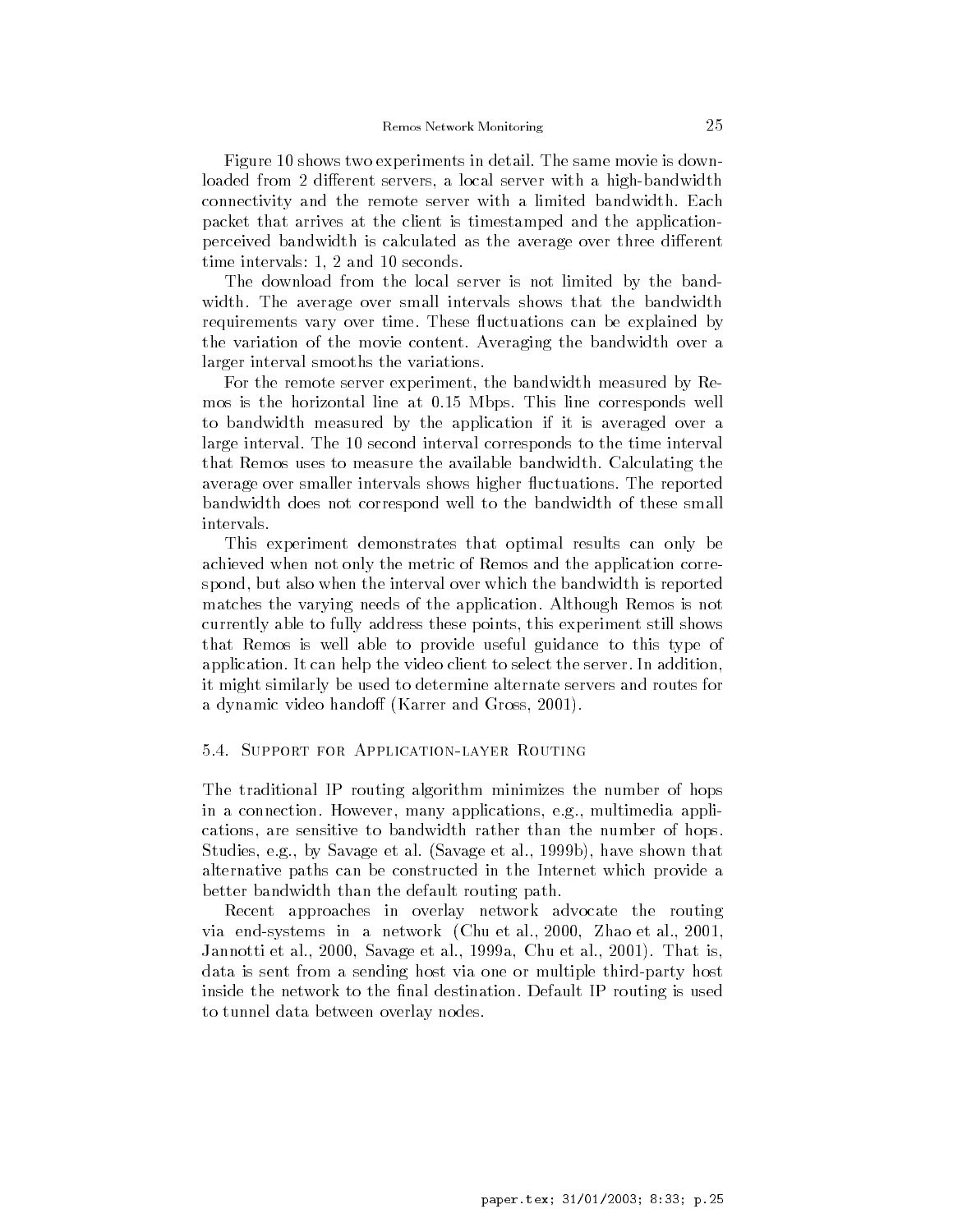| $\mathrm{src}/\mathrm{dst}$ | ETH    | <b>EPFL</b> | CMU    | NWU   | UVA    | UFMG   |
|-----------------------------|--------|-------------|--------|-------|--------|--------|
| ETH                         |        | 165.5       | 305.3  | 358.4 | 290.1  | 182.7  |
| EPFL                        | 1180.6 |             | 331.8  | 385.4 | 316.5  | 146.8  |
| CMU                         | 514.8  | 349.8       |        |       | 686.7  |        |
| NWU                         | 667.1  | 406.8       | 390.6  |       | 1365.2 | 1037.2 |
| UVA                         | 401.5  |             |        | 347.2 |        | 384.4  |
| UFMG                        | 150.5  | 167.5       | 1125.2 |       | 355.6  |        |

Table II. Data threshold [KB] for which the alternative path has a better download time than the default routing path

We claim that Remos is well suited to support such overlay networks because Remos provides the necessary network information while hid ing the details of the information gathering from the overlay structure e-g- the use of the right tool to measure bandwidth in a LAN or in a WAN.

To show this suitability, we have implemented an application-specific routing protocol for a collaborative application using Remos- The col laborative application must transmit data of different types, and hence of dierent sizes from one sender to multiple receivers-to-multiple receivers-to-multiple receiverscollaborating nodes forms a kind of an overlay network- Depending on the size of the data and depending on the available resources along the paths the application must decide which path is the best- The algo rithm for the path selection uses the following equation to determine the transmission time of a data item:  $t_{transmission} = \frac{t_{bw}}{bw} + \text{tatercy}$ For small amounts of data, as for text, the latency is the dominant factor, whereas the bandwidth becomes more important with the increasing data size- The current values of the available bandwidth and the available bandwidth and the latency can easily be gathered using Remos-

To show the effects of the routing, we perform an Internet experi-Europe and the U-S- Every host can act as sender proxy or receiver- Al ternative paths are constructed by concatenating two path, as proposed by Savage et al- Savage et al- b- The bandwidth of an alternative path is the minimum of the two individual bandwidths and the latency is the sum of the individual latencies for the in  $\mu$  we also the same of  $\mu$ found that alternative paths exist with a significantly better bandwidth than the default routing path.

The gain of alternative path routing can be shown by comparing the transmission time of the default routing path to the best alternative pather was defined paths typically has a low latency because it crosses a low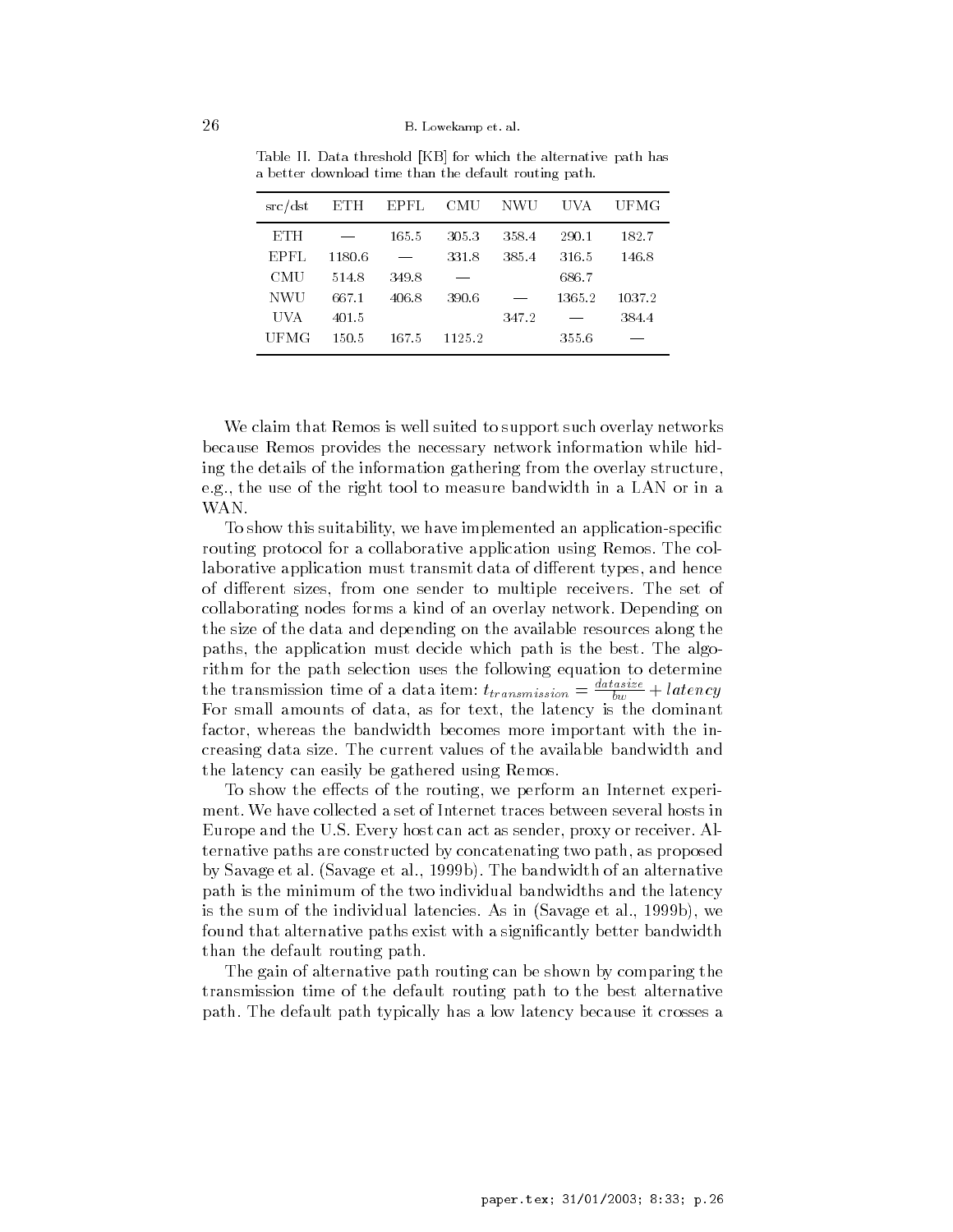

Figure 11. Transmission time over default and alternative paths, as a function of the data size

small number of hops- For small data items the default path is prefer ably used, whereas alternative paths are often used for large data sizes because of the greater bandwidth capacity- That is there is a threshold above which the alternative path provides a better connectivity than the default routing path-depends on the distribution of the distribution on the distribution on the distribution of  $\Gamma$ the latency and the bandwidth.

Table II shows this data threshold for hosts in the experiment- The numbers expressed in KB are average values of measurements- A field is empty if the default path is better than the alternative paths even for large data sizes- The results show that most thresholds lie , and the set results these results text and small text and small small small small small small small small sm images should be sent over the default path whereas larger images and video should be sent over the alternative paths in the alternative sizes. such as multimedia streams, the increased bandwidth availability can have a significant effect on the quality of the video.

The effects on the application-perceived transmission time are shown in Figure - This gure compares the default path with the best alter native path as a function of the destination of the destination of the data size-  $\sim$ logarithmically scaled y-axis denotes the transmission time in seconds. For the first host (EPFL), the default path is always better than the alternative path-of all our control others destinations how the default pathis only better for small data sizes because it has a better latency-latency-latency-latency-latency-latency-latencysoon as the data size increases the better bandwidth availability of the alternative paths pays off.

The conclusion from this experiment is that Remos is able to provide resource information about a network that can be used for application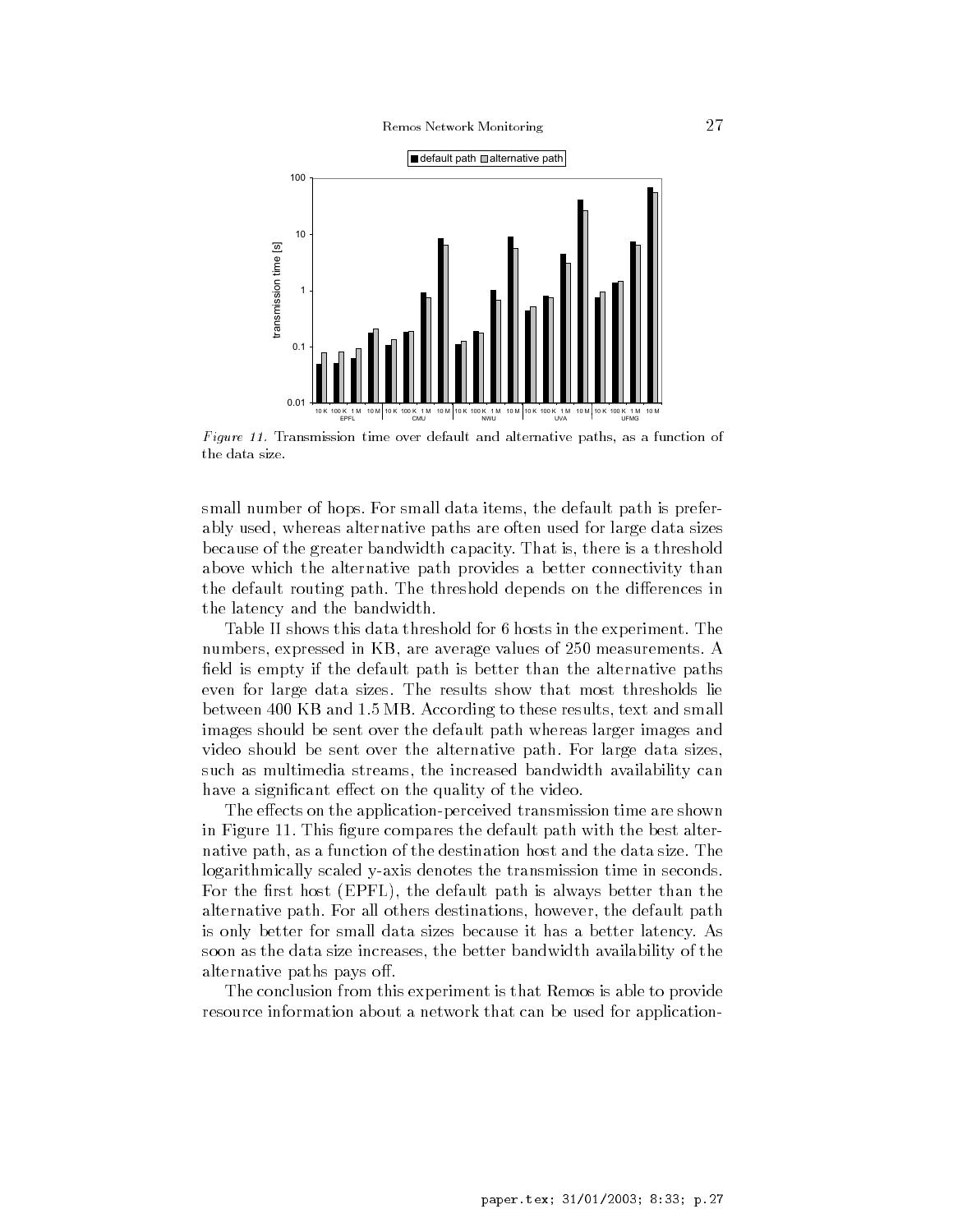## $28$  B. Lowekamp et. al.

layer routing- This information can be used for overlay networks-However, it can also be used directly by network-aware applications to deploy applicationspecic routing- Overlay networks are typically transparent to an application and route the data based on a single met ric- However this experiment also stresses the importance of separate routing schemes e-g-, orpen unique en the size of the data-

In this section we try to capture what we learned about resource mon itoring systems in the last four years- While these comments are of course quite subjective, we hope our thoughts will help others working in the same area.

The first step in the Remos development was the definition of the Remos API Lowekamp et al- a- We kept the API simple and focused on simple network performance properties that are of interest to applications- While the API supports several performance metrics our initial implementation focused on bandwidth- Our experience suggests that these were the right design decisions- The API provides a good balance between simplicity and the amount of information provided. It is kept small and simple to simplify application development and to hide underlying details- The API works for all the networks we have encountered so far, it is networked independent that it is network in the second is by far the most important metric for many applications-

Underneath the fixed API, we decided to use a systems architecture initial system consisted of just an SNMP Collector, and later we were able incorporate Benchmark, Bridge, and Master Collectors, without changes to the API- Because of the modular design we were also able to use dierent data gathering techniques for different meters for different  $\sim$ benchmarks are an effective way of collecting bandwidth information, they are too expensive and intrusive for many types of networks, and we need to utilize more lightweight techniques such as the SNMP Collector-

We discovered that one of the most difficult challenges in building a resource monitoring system is making the system easily portable and robust direction and remos and removed and goal was that removed must be remos able to report resource information for any networked environment with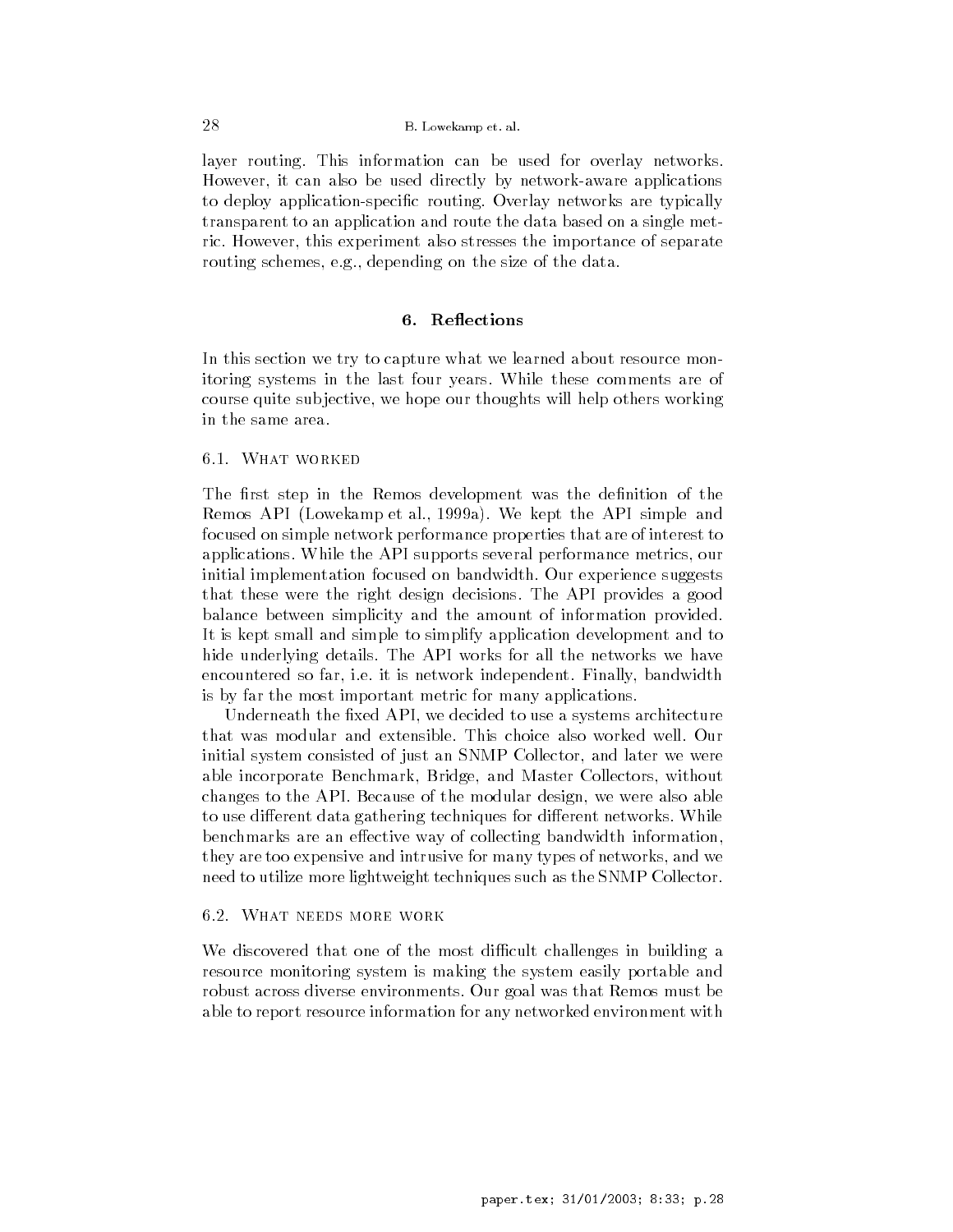minimal is any practice consequence in practice  $\mathbf{r}$  , we discovered that  $\mathbf{r}$ bringing up Remos in a new environment can be challenging- Problems range from network features that we had not encountered before e-g-VLANs), misconfigured network elements, and non-standard features e-g- nonstandard SNMP implementations- To some extent these portability problems should not be a surprise: there are many network vendors and many ways to configure a network, so this problem is inhere in the first measure learned that we have learned that while which we have the contract of the SNMP MIB specifications nor the vendors commitment to support them properly are sufficient to allow the development of totally portable utilities, such as Remos, that automatically parse and use the information presented by SNMP agents-information presented by SNMP agents-information presented by SNMP agentsencounter hardware from ma jor networking vendors with new mistakes omissions or unusual interpretations of MIB standards that require a new kludge or test in Remos to ensure support-

Once Remos runs on a network, it tends to be quite reliable, often running for weeks or longer-for angles-former in the biggest changes is to be an interesting the second of the in the network which are fairly uncommon in wired networks- Support for tracking topology changes were only added recently, so we do not yet know their impact on reliability- Improving the robustness and portability of Remos is an ongoing effort.

Remos currently relies on SNMP MIB and benchmark information-Many other sources of information could be tapped, including measurements collected by ISPs for traffic engineering purposes, applicationelevel information stemme et al-1, will al-1, will be al-1, when the contract information that it is also to a is collected in vendorspecic ways- The emerging DMTF CIM stan and der the promise of the portably, for the top control the state  $\mathcal{A}$ of networks, such as shared Ethernets, we need better techniques for performance prediction-

There are many ways in which the Remos system could be im proved-the removal is that communication between the Remos and the Remos and the Remos and the Remos and the R components is currently based on a single-purpose, ASCII based protocol- While this was convenient for debugging and development using standard solutions such as SOAP or XML over HTTP would ease interoperability and extensions- Second the Benchmark Collector could be improved by adding support for other types of benchmark ing, for example, lighter weight probing techniques based on packet pairs Hu and Steenkiste - Third evaluating techniques for shar ing and caching of prediction results would be interesting as well as exploring how well sharing predictions allows the architecture to scale to large numbers of diverse applications-

Finally we have also developed a Collector for - wireless LANs although it is currently not integrated in removement in the Bridge in Remote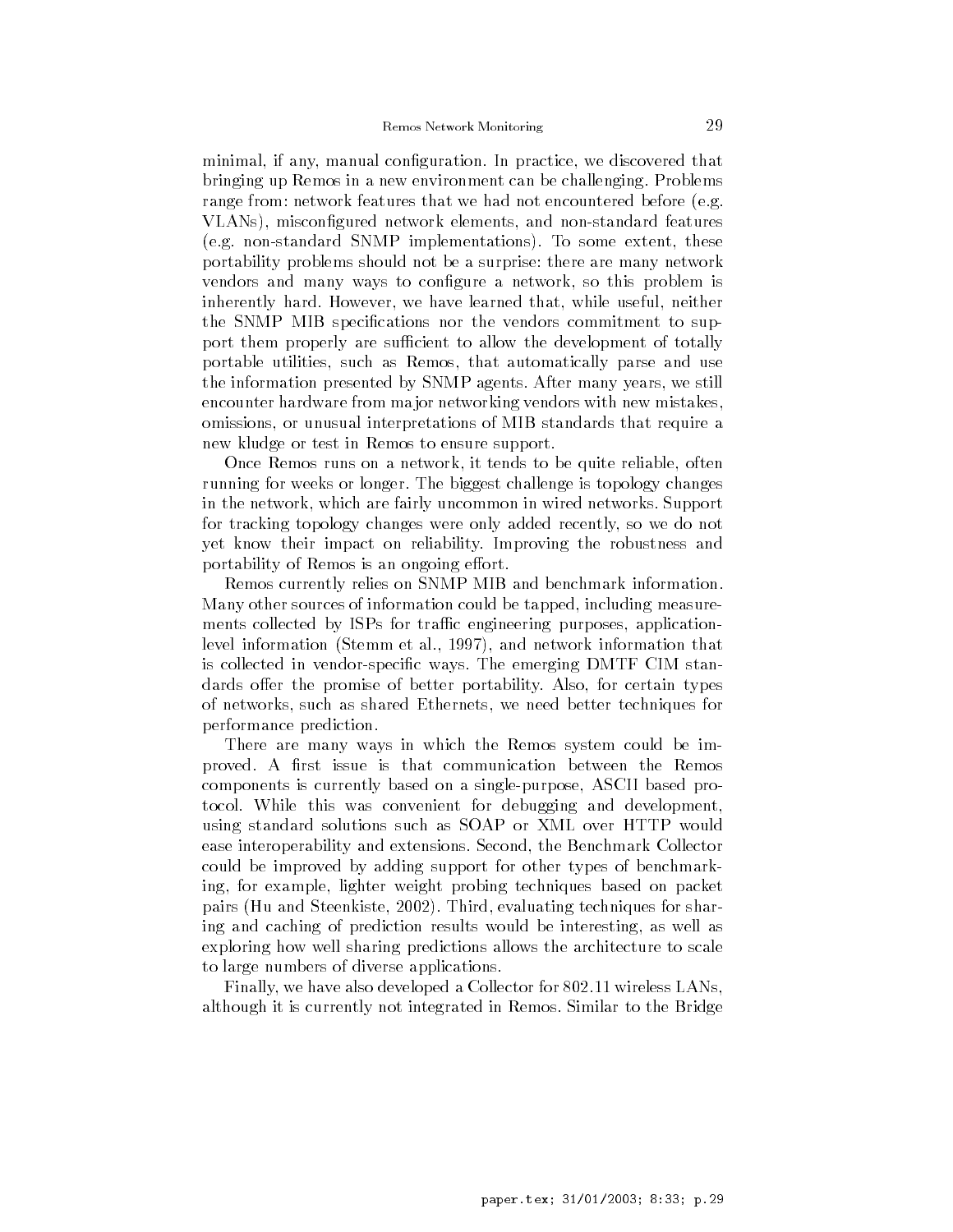Collector it does topology discovery based on the forwarding databases-However, unlike the Bridge Collector, it also collects dynamic bandwidth information because it can exploit wireless-specific information such as number of hosts in a cell and transmission rates to estimate available bandwidth.

Many applications e-g- video streaming only care about the perfor mance of a single of a single single  $\mathcal{N}$  are currently exchanging exchanging exchanging exchanging exchanging exchanging exchanging  $\mathcal{N}$ addata and all such cases in such cases and probably over the application of the application of the application can get the required information more cheaply and more accurately by monitoring is a performance position, we are defined as  $\mathbb{R}^n$  . The set  $\mathbb{R}^n$ for applications that select a server from a set of options that select and assign a set of compute nodes with certain connectivity properties, or that make congress e-dispersions e-dispersions e-dispersions e-dispersions e-dispersions e-dispersions e-dispersions e-dispersions e-dispersions e-dispersions e-dispersions e-dispersions e-dispersions e-dispersions e-disp execution, to use video plus audio, or audio only), Remos provides explicit connectivity information that would be difficult and expensive to collect otherwise (Gross and Steenkiste, 1998).

We end up with a model of an adaptive application that com bines two types of adaptation using different information sources-formation sources-formation sources-formation sources-formation sources-formation sources-formation sources-formation sources-formation sources-formation s application performs node and network selection, and high-level selfconfiguration based on explicit, Remos-provided resource information. This type of decision is typically made when the application starts up or for long running applications periodically during execution- During execution, the application can fine-tune its performance based on direct measurements-in the model is in the cost of additional in the cost of adaptation of adaptation of adaptation o adaptation that does not involve changes in node usage can be cheap and fast, while changing nodes or high-level application configuration will be more expensive.

## -Conclusions

The Remos architecture is designed to provide the information needed by Grid applications across many diverse environments- Remos has been implemented and tested in a variety of different networking environments and has been used to support a variety of applications thus demonstrating the exibility and portability needed for emerging applications- we have used the model of the product and  $\pi$  and  $\pi$ machines at a single site as well as to support several sites simultane ously and distribution that the architecture scales well-the architecture scales well-there are a differs somewhat from the proposed Grid Monitoring Architecture,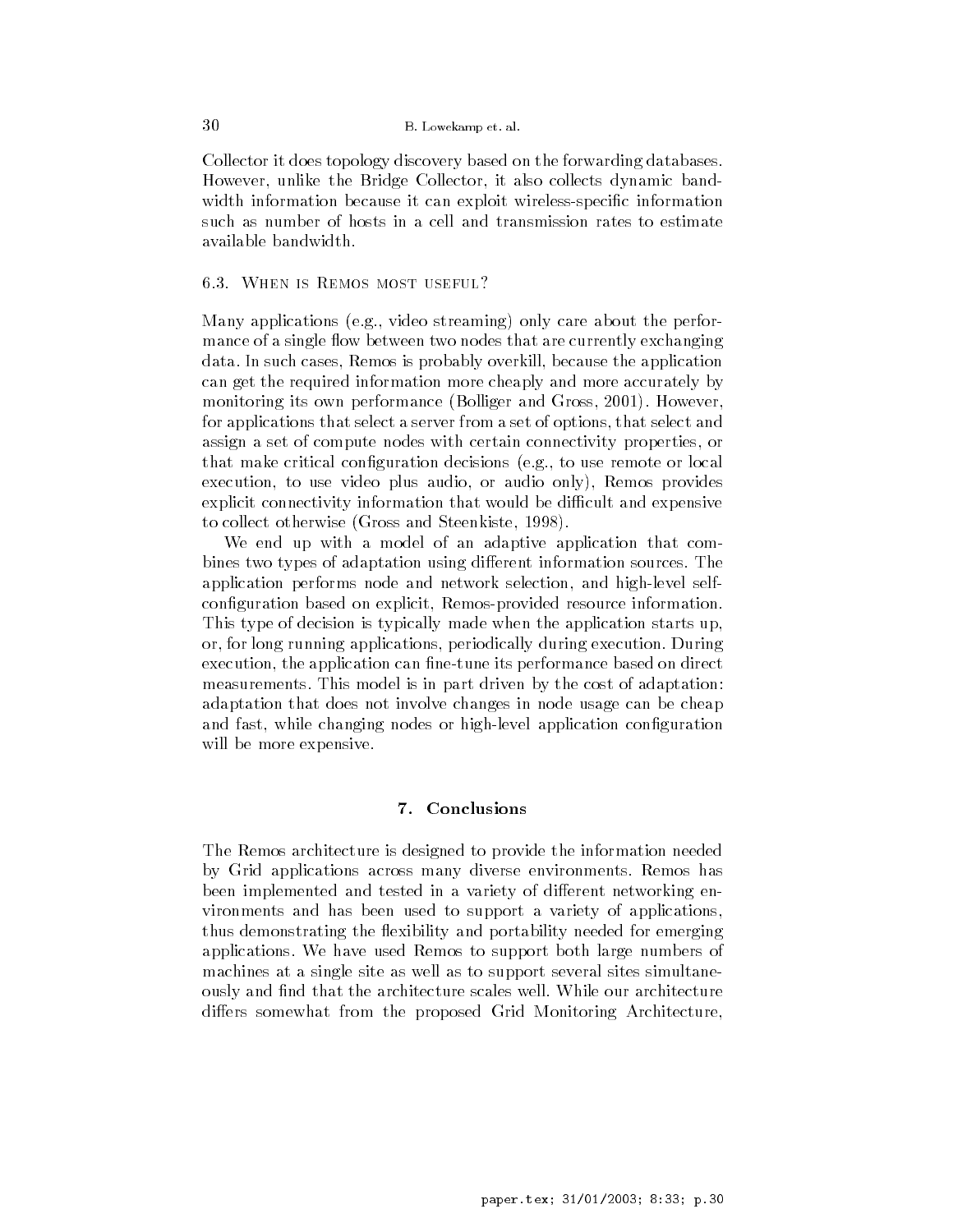a comparison indicates both that Remos should interact well with GMA-based monitoring tools and that the future development and performance of tools such as Remos will be easily supported within the framework of the GMA.

The availability of the Remos API allows application developers to address new more comparable controlled the entire controlled portability portability portability of the entry o for performance (or vice versa), it is now possible to develop applications that use information about the status of the network to determine the next adaptation steps- The availability of and experience with the Remos architecture backs up the claims made by the Remos API and provides a practical demonstration that it is possible to find a workable compromise between the contractionality of functionality of functionality of functionality of functionality of functionality of  $\mathcal{A}$ performance and portability-reserves and as news grow in complexity, which we efforts like the Grid bring more application developers into this domain, the interest in infrastructure systems like Remos is likely to increase-Dealing with and obtaining performance information will remain an important topic; Remos provides both a set of abstractions and an architecture that have proven their value in practical settings-

## Acknowledgements

We thank M- Puskar of Carnegie Mellon for technical assistance-

which is a precision to contribution of the contribution of the contribution of T-1. Judd J- Subhlok and D- Sutherland of Carnegie Mellon N- Kocher at  $\mathbb{R}$  single and  $\mathbb{R}$  single and S-minimum and S-minimum and S-minimum and S-minimum and S-minimum and S-minimum and S-minimum and S-minimum and S-minimum and S-minimum and S-minimum and S-minimum and S-minimum Mary to the design and implementation-

## References

- Basu S A Mukherjee and S Klivansky Time Series Models for Inter net Traffic'. Technical Report GIT-CC-95-27, College of Computing, Georgia Institute of Technology
- Bolliger, and Brosser Applied to Monitoring for Network and Application and Application and Application appl plications'. In: Proc. 10th IEEE Symp. High-Performance Distr. Comp. San Francisco CA pp -- IEEE CS Press
- Chu Y S Rao S Seshan and H Zhang Enabling conferencing applications on the Internet using an overlay multicast architecture'. In: Proceedings of  $ACM$ SIGCOMM 
 San Diego CA pp
- Chu, Y., S. Rao, and H. Zhang: 2000, 'A case for end system multicast'. In:  $ACM$ Sigmetric contracts the case of the case of the case of the case of the case of the case of the case of the cas
- $_{\rm Crav}$ Research  $Inc.$ 'Nettest Benchmark'. Cray Research Inc Nettest Networking Benchmark  $ftp://ftp.sgi.com/sgi/src/nettest.$
- can jeon waa jie steed in Foster and C Kessel in Foster and C Kessel in The C Kessel in the C Kessel in the C Services for Distributed Resource Sharing'. In: Proceedings of the Tenth IEEE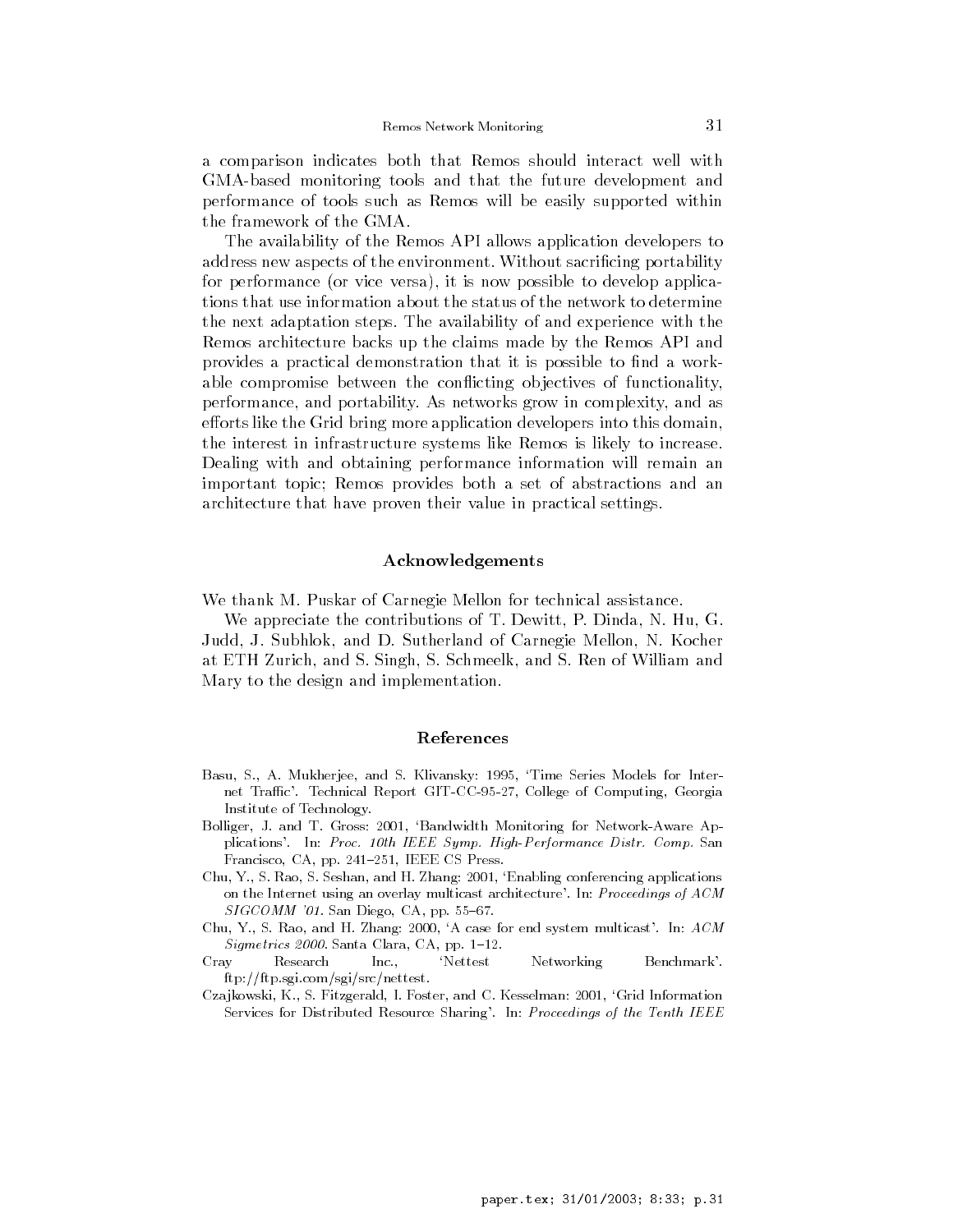## $32$  B. Lowekamp et. al.

International Symposium on High Performance Distributed Computing (HPDC  $10$ ).

- den Burger, M., T. Kielmann, and H. E. Bal: 2002, 'TOPOMON: A Monitoring Tool for Grid Network Topology'. In: International Conference on Computational Science **provide** the providence of the providence of the providence of the providence of the providence of the providence of the providence of the providence of the providence of the providence of the providence of the pr
- DeWitt, T., T. Gross, B. Lowekamp, N. Miller, P. Steenkiste, J. Subhlok, and D. surfaces as a remove of the most monitoring system for the system of  $\sim$ Applications Technical Report CMUCS
- School of Computer Science Carnegie Mellon University
- Dinda. **B**. Plale: Unified Relational  $Ap$ dindry and B and B and B Plants - Parties a university and approximately approximately approximately approximately approximately approximately approximately approximately approximately approximately approximately approximately approximately approximately approxima proach to Grid Information Services GWDGIS- http://www.cs.northwestern.edu/~pdinda/relational-gis/.
- Dinda P A and D R OHallaron An Extensible Toolkit for Resource  $\mathbb{R}^n$  . The distribution In Distribution In Distribution In Distribution In  $\mathbb{R}^n$ of Computer Science, Carnegie Mellon University.
- Dinda, P. A. and D. R. O'Hallaron: 2000, 'Host Load Prediction Using Linear Models'. Cluster Computing  $3(4)$ . An earlier version appeared in HPDC '99.
- Govindan, R. and H. Tangmunarunkit: 2000, 'Heuristics for Internet Map Discovery'. In: IEEE INFOCOM 2000. Tel Aviv, Israel.
- gross and Gross And Gross And Gross And Controlled Model of Hong -Term NSFNET Backbone Traffic'. In: Proceedings of the IEEE International Conference on Communications ICC Vol pp -
- groups to the contribution of the Paris Coupling on Application Coupling to the coupling of the coupling of the In: Proc. 8th NOSSDAV Workshop (Network and Operating System Services for Digital Audio and Video), www.nossdav.org/1998/-tech. Short paper.
- Hemy, M., P. Steenkiste, and T. Gross: 2000, 'Evaluation of adaptive filtering of MPEG system streams in IP networks'. In: Proceedings of the IEEE International Conference on Multimedia and  $Expo 2000$  (IDME 2000). New York, NY, pp.
- Hu, N. and P. Steenkiste: 2002, 'Estimating Available Bandwidth Using Packet Pair Probing Technical Report CMUCS- Carnegie Mellon University School of Computer Science
- Ja e J M -- Bottleneck ow control IEEE Transactions on Communications -- , , , . . . . . . .
- Jamin, S., C. Jin, Y. Jin, D. Raz, Y. Shavitt, and L. Zhang: 2000, 'On the Placement of Internet Instrumentation'. In: IEEE INFOCOM 2000. Tel Aviv, Israel.
- Jannotti, J., D. Gifford, K. Johnson, M. Kaashoek, and J. O'Toole: 2000, 'Overcast: reliable multicasting with an overlay network'. In: Proceedings of the 4th Symposium on Operating System Design and Implementation (OSDI 2000). San Diego, CA pp --
- $\mathbf{E}$  and T  $\mathbf{E}$  and  $\mathbf{E}$  and  $\mathbf{E}$  multimedia streams In Processes of  $NOSSDAV'01$ . Port Jefferson, NY.
- Lowekamp, B., N. Miller, D. Sutherland, T. Gross, P. Steenkiste, and J. Subhlok: -a A Resource Query Interface for NetworkAware Applications Cluster Computing ---
- Lowekamp B D OHallaron and T Gross -b Direct Network Queries for Discovering Network Resource Properties in a Distributed Environment'. In: Proc. 8th IEEE Symp. on High-Performance Distributed Computing  $(HPDC-8)$ . Redondo Beach CA pp
- and the D R OH D R OH D R OH D R OH D R OH D R OH D R OH D R OH D R OH D R OH D R OH D R OH D R OH D R OH D R Ethernet Networks'. In: Proceedings of SIGCOMM 2001.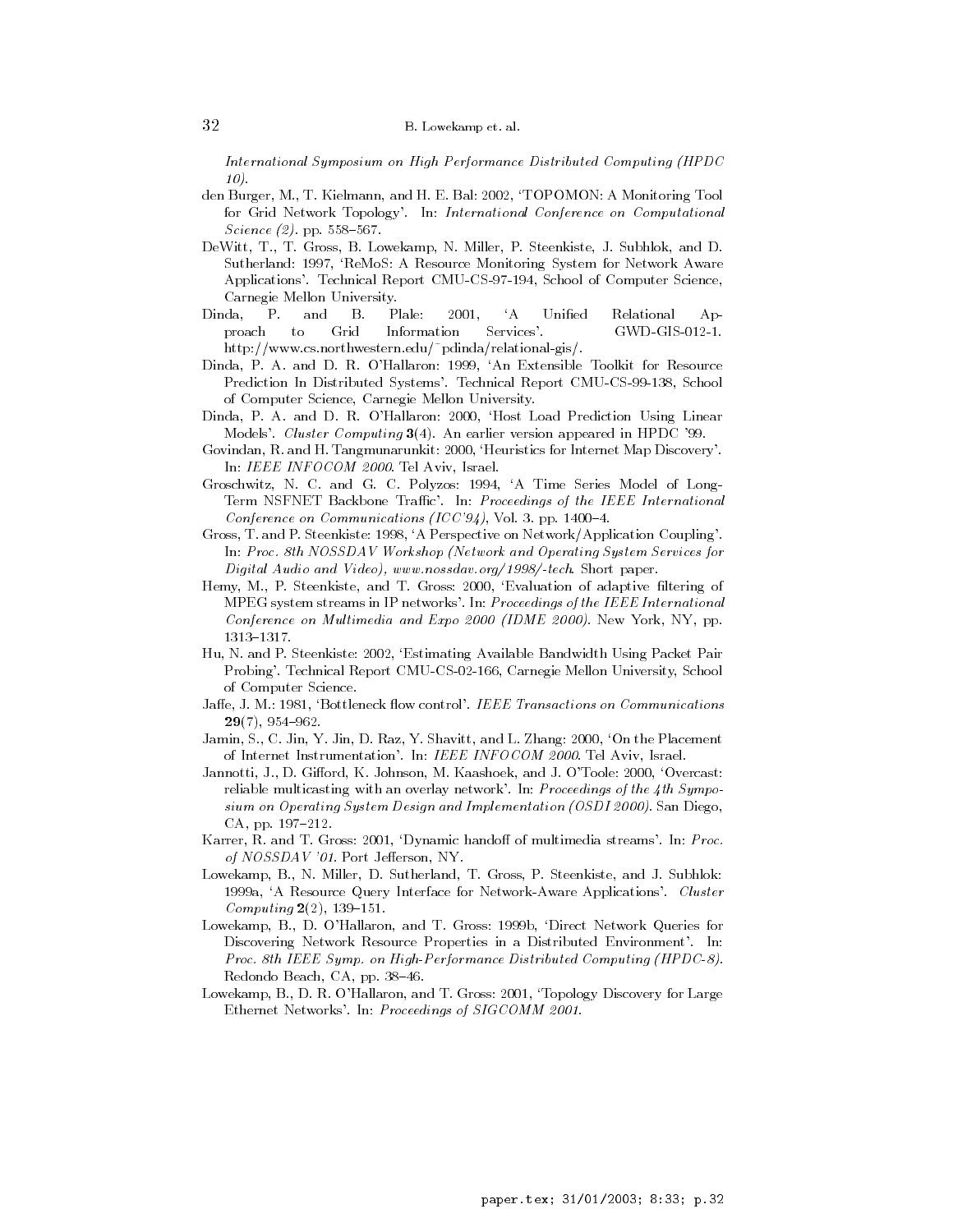- Miller, N. and P. Steenkiste: 2000, 'Collecting Network Status Information for Network-Aware Applications'. In: IEEE INFOCOM 2000. Tel Aviv, Israel.
- Obraczka K and G Gheorghiu The Performance of a Service for Network Aware Applications'. In: Proceedings of the ACM SIGMETRICS SPDT'98. (also available as  $U$  CS  $\sim$  USC CS Technical Report as USC CS Technical Report as USC CS Technical Report as  $U$
- ribler Ribler R J Vetter H Simitation and D Reed and D Reed Adaptive Control Control Adaptive Co of Distributed Applications'. In: Proceedings of the Seventh IEEE International  $\mathcal{S}$  and High Performance Distributed Computing HPDC  $\mathcal{S}$  and  $\mathcal{S}$  and  $\mathcal{S}$  and  $\mathcal{S}$  and  $\mathcal{S}$  and  $\mathcal{S}$  and  $\mathcal{S}$  and  $\mathcal{S}$  and  $\mathcal{S}$  and  $\mathcal{S}$  and  $\mathcal{S}$  and  $\mathcal{S}$  and  $\mathcal{S}$ 179.
- samadani m and E Kalendari Scheduling Samadani Scheduling Indian Scheduling Using Load Press, Indian Schedul diction From Past Information Abstracts published in Proceedings of the -th annual ACM Symposium on the Principles of Distributed Computing (PODC'95, pp - and in the Third Workshop on Languages Compilers and Runtime Systems for Scalable Computers LCR pp -
- Savage, S., T. Anderson, A. Aggarwal, D. Becker, N. Cardwell, A. Collins, E. Hoffman J Snell A Vahdat G Voelker and J Zahorjan - J Zahorjan - J Zahorjan - J Zahorjan - J Zahorjan - J Zahorjan Internet routing and transport IEEE Micro -
- s a colline s and the end of the end of the end of the end of the end of the end of the end of the end of the end effects of Internet path selection'. In: Proceedings of  $ACM$  SIGCOMM '99. Boston, Massachusetts, pp. 289-299.
- stallings was a control of the RMON and RMON and RMON and RMON and RMON and RMON and RMON and RMON and RMON and
- Stemm M S Seshan and R Katz SPAND Shared Passive Network Per formance Discovery'. In: USENIX Symposium on Internet Technologies and Systems Monterey CA pp --
- Theilmann, W. and K. Rothermel: 2000, 'Dynamic Distance Maps of the Internet'. In: IEEE INFOCOM  $2000$ . Tel Aviv, Israel.
- Tierney, B., R. Aydt, D. Gunter, W. Smith, M. Swany, V. Taylor, and R. Wolski: 2002, 'A Grid Monitoring Architecture'. Technical Report GFD-I.7, Global Grid
- Tierney, B., B. Crowley, D. Gunter, M. Holding, J. Lee, and M. Thompson: 2000, 'A Monitoring Sensor Management System for Grid Environments'. In: Proceedings of the Ninth IEEE International Symposium on High Performance Distributed represented to the computation of the computation of the computation of the computation of the computation of the computation of the computation of the computation of the computation of the computation of the computation o
- Tierney, and the commentary art control, the money of an output and a control of the state of the control of the NetLogger Methodology for High Performance Distributed Systems Performance Analysis'. In: Proceedings of the Seventh IEEE International Symposium on High Performance Distributed Computing HPDC pp
- wolski R Andreasting Network Performance to Support Dynamic Schedule Schedule Schedule Schedule Schedule Sch ing Using the Network Weather Service'. In: Proceedings of the 6th High-Performance Distributed Computing Conference HPDC pp - ex tended version available as UCSD Technical Report TRCS
- $\mathcal{L}$  . The distribution of  $\mathcal{L}$  and  $\mathcal{L}$  are network performance using the Network performance  $\mathcal{L}$ Weather Service Cluster Computing - ---
- wolski R N Spring and J Hayes Andrea Service Andrea Service Andrea Service Andrea Service Andrea Service And Distributed Resource Performance Forecasting Service for Metacomputing'. J.  $\mathbf{F} = \mathbf{F} \mathbf{F} = \mathbf{F} \mathbf{F} = \mathbf{F} \mathbf{F}$ UCSD Technical Report Number CS98-599.
- worsten and approach and in the series and I have constructed the CPU availability of the Time-shared Unix Systems'. In: Proceedings of the Eighth IEEE Symposium on High Performance Distributed Computing HPDC pp --- IEEE Earlier version available as UCSD Technical Report Number Company Control Report Number